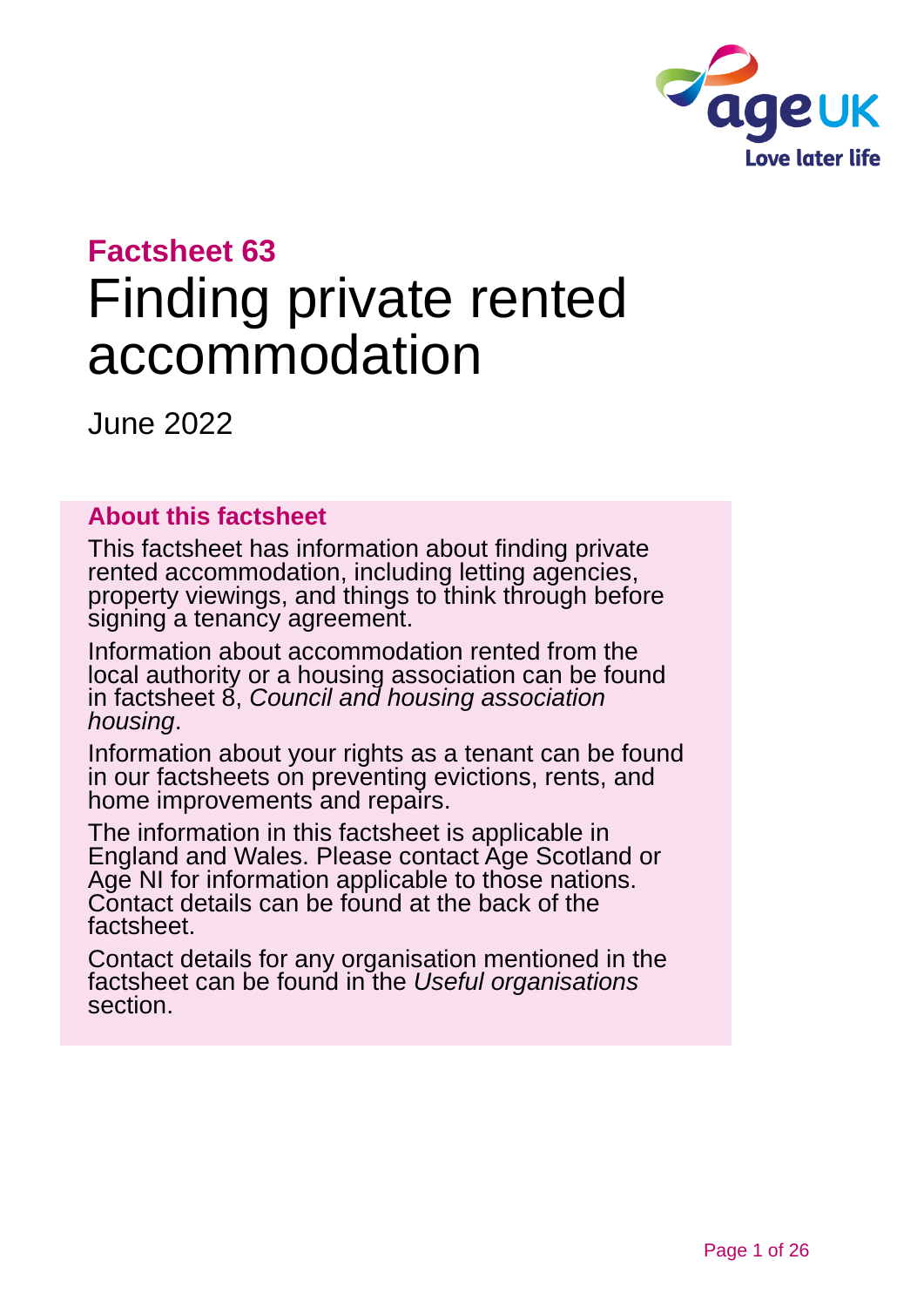# **Contents**

| 1 Introduction                                                           | 3       |
|--------------------------------------------------------------------------|---------|
| <b>2 Renting checklists</b>                                              | 4       |
| 2.1 How to Rent. the checklist for renting in England                    | 4       |
| 2.2 A home in the private rented sector: a guide for<br>tenants in Wales | 5       |
| 3 Where to find private rented accommodation                             | 5       |
| 4 Viewing the property                                                   | 6       |
| 5 Tenancy agreements and lengths                                         | 6       |
| 6 Before moving in                                                       | 9       |
| <b>7 Security deposits</b>                                               | 10      |
| 8 Financial help                                                         | 11      |
| 9 Letting agencies                                                       | $12 \,$ |
| 10 Landlord registration and licensing                                   | 16      |
| 11 'Right to rent' immigration checks in England                         | 17      |
| Useful organisations                                                     | 21      |
| Age UK                                                                   | 25      |
| Support our work                                                         | 25      |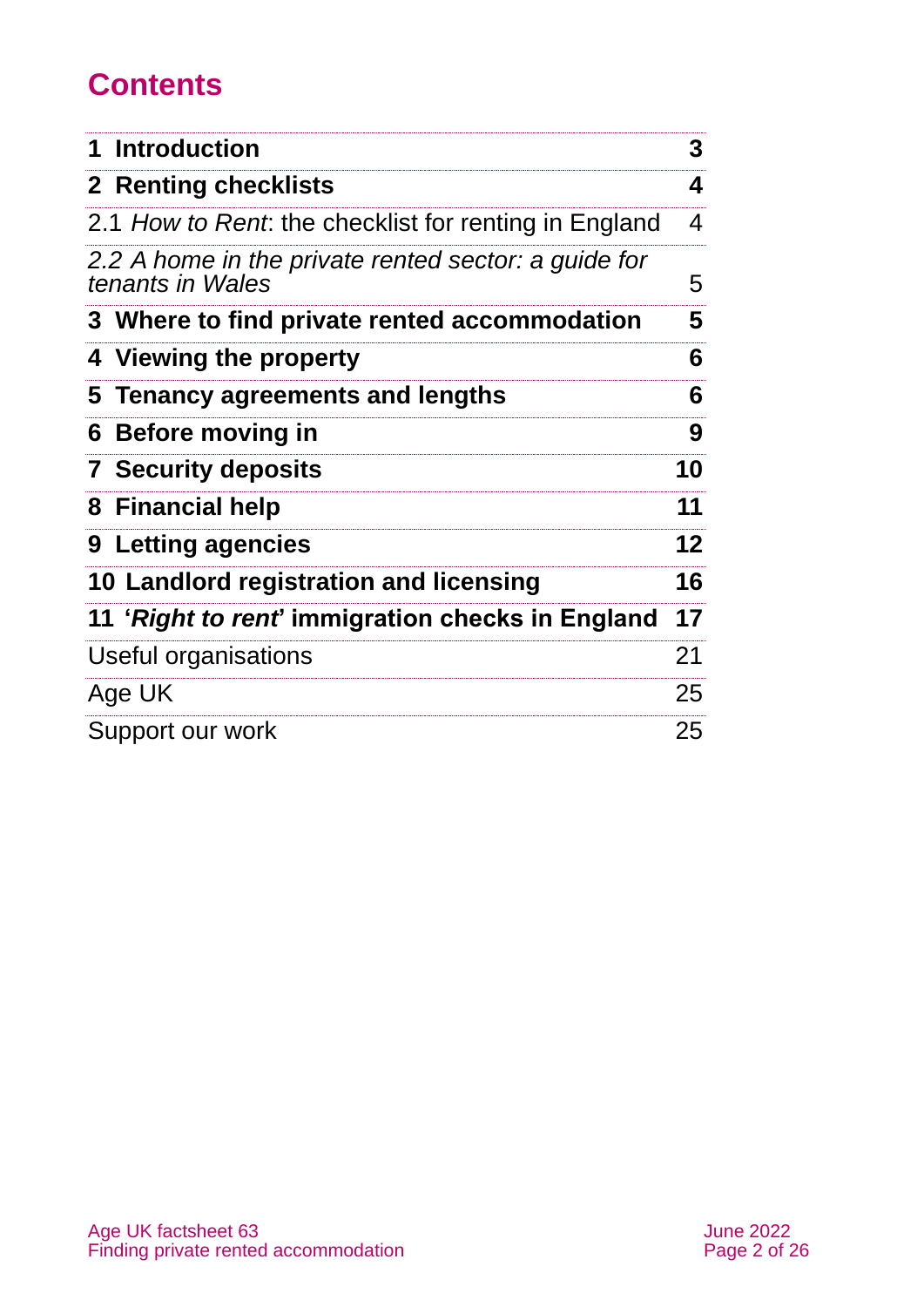# <span id="page-2-0"></span>**1 Introduction**

The private rented sector offers some advantages and may be a good option if you are unable to access social (local authority or housing association) housing or buy a property. The main advantage is you may be able to find a home quickly and in a location of your choice.

However, private renting generally offers much less security than social housing or owning your own home.

In **England**, most private landlords grant assured shorthold tenancies, which can be ended on a '*no fault*' basis after six months, or at the end of a longer fixed term. No fault means the landlord does not have to have a good reason for wanting to evict you.

In **Wales**, tenancy law is changing on 1 December 2022, but it will still be possible for private landlords to evict on a no fault basis, see [section 5 for more](#page-5-1)  [information.](#page-5-1)

#### **Note**

Some private landlords offer longer or more secure tenancies, for example in newly built blocks of flats or private rented sheltered accommodation. It may also be possible to negotiate a tenancy with a longer fixed term, see [section](#page-5-1) 5 for more information.

Private rents are often higher than social rents. Universal Credit or Housing Benefit may not cover all the rent and many private landlords do not accept people claiming benefits as tenants.

You may have difficulty persuading a private landlord to carry out necessary repair work. You may find it difficult to obtain their permission if you need to carry out any adaptations or alterations to the property.

You may have to move frequently. If you are a social tenant or a homeowner, think very carefully about giving up this security to move to private rented accommodation.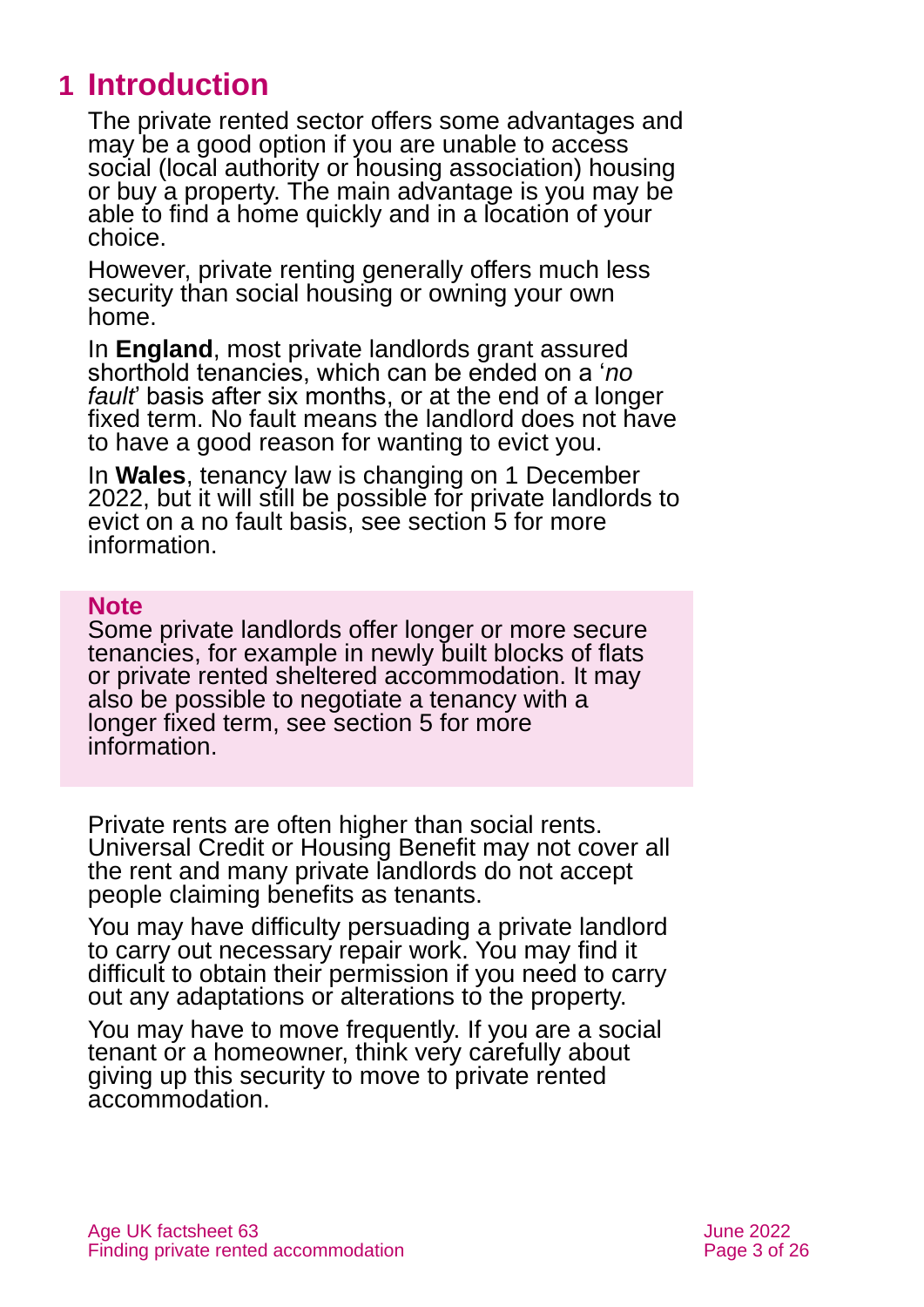See factsheet 68, *[Preventing evictions](https://www.ageuk.org.uk/globalassets/age-uk/documents/factsheets/fs68_tenancy_rights_security_of_tenure_fcs.pdf?dtrk=true)*, for information about different types of private tenancy; factsheet 8, *[Council and housing association housing](https://www.ageuk.org.uk/globalassets/age-uk/documents/factsheets/fs8_council_and_housing_association_housing_fcs.pdf?dtrk=true)*, for social housing and transferring homes; and factsheet 67, *[Home improvements and repairs](https://www.ageuk.org.uk/globalassets/age-uk/documents/factsheets/fs67_home_improvements_and_repairs_fcs.pdf?dtrk=true)*, for rights to repairs in rented housing.

Note, separate Age Cymru versions of factsheets 68 and 67 should be available after July 2022.

# <span id="page-3-0"></span>**2 Renting checklists**

### **2.1** *How to Rent***: the checklist for renting in England**

*[How to Rent](https://www.gov.uk/government/publications/how-to-rent)* is a checklist for private tenants and people looking to rent privately in England, produced by the Department for Levelling Up, Housing & Communities. It includes information on:

- what to look out for before renting
- ⚫ your rights and responsibilities in a rented home
- what happens at the end of a tenancy
- what to do if things go wrong.

If you were granted an assured shorthold tenancy on or after 1 October 2015, your landlord cannot bring your tenancy to an end on a '*no fault*' basis if you have not been provided with a copy of the checklist. They can do this at any point during the tenancy, so long as they provide the current version of the checklist.

If your landlord renews your tenancy, they only need to provide a further copy of the checklist if there has been an update since the tenancy was first granted. This also applies if the fixed term of your tenancy ends and you remain in the property without a new tenancy being granted.

It is a good idea to obtain your own copy before signing an assured shorthold tenancy, see [www.gov.uk/government/publications/how-to-rent](http://www.gov.uk/government/publications/how-to-rent)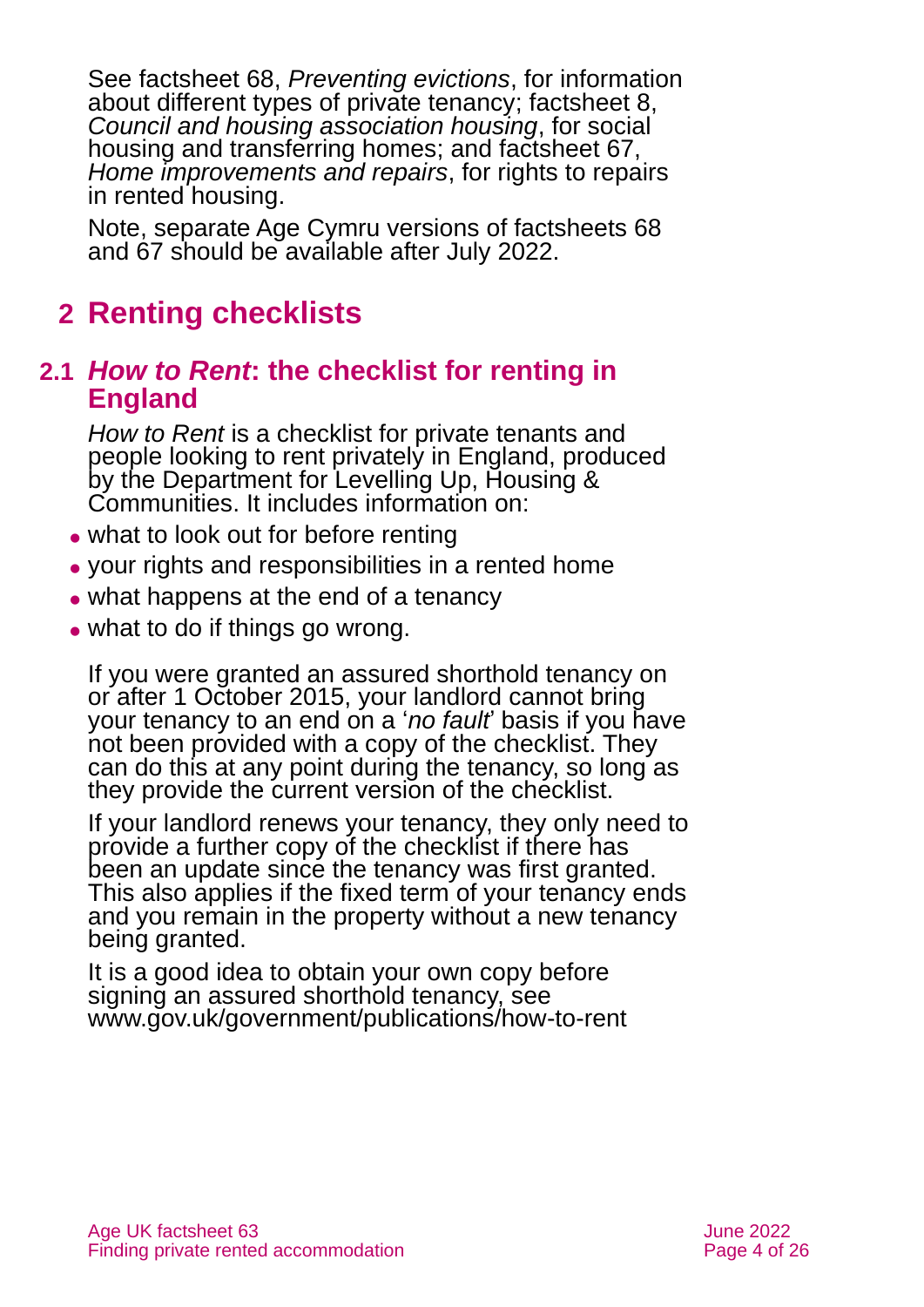### *2.2 A home in the private rented sector: a guide for tenants in Wales*

The Welsh Government produces *[A home in the](https://gov.wales/renting-home-private-landlord-or-letting-agent-guidance-tenants)  [private rented sector: a guide for tenants in Wales](https://gov.wales/renting-home-private-landlord-or-letting-agent-guidance-tenants)*. This addresses your rights and what you should expect from your landlord or agent, as well as your responsibilities as a tenant.

It includes information on:

- what to look out for before renting
- ⚫ your rights and responsibilities in a rented home
- what happens at the end of a tenancy
- what to do if things go wrong.

A copy can be obtained from the Welsh Government's Rent Smart Wales website: [www.rentsmart.gov.wales/en/tenant](http://www.rentsmart.gov.wales/en/tenant)

**Note Welsh tenancy law is changing on 1 December 2022**. For information on your rights and responsibilities after that point, contact Age Cymru Advice or see the Welsh Government website:

<span id="page-4-0"></span>[www.gov.wales/housing-law-changing-renting-homes](http://www.gov.wales/housing-law-changing-renting-homes)

### **3 Where to find private rented accommodation**

To find private rented accommodation, you can:

- use a letting agency
- ⚫ look for advertisements, for example in a local newspaper or in a community centre, library, or shop
- place an advertisement yourself
- ⚫ look online popular websites include [Zoopla,](https://www.zoopla.co.uk/) [Rightmove,](https://www.rightmove.co.uk/) and [Spareroom.](https://www.spareroom.co.uk/) If you are not online, try your local library
- ask your friends or family if they know of any rooms or places to rent
- ⚫ contact your local authority housing options service they may be able to help if you have trouble finding a property because you claim Universal Credit or Housing Benefit or cannot afford up-front costs (see [section](#page-10-0) 8).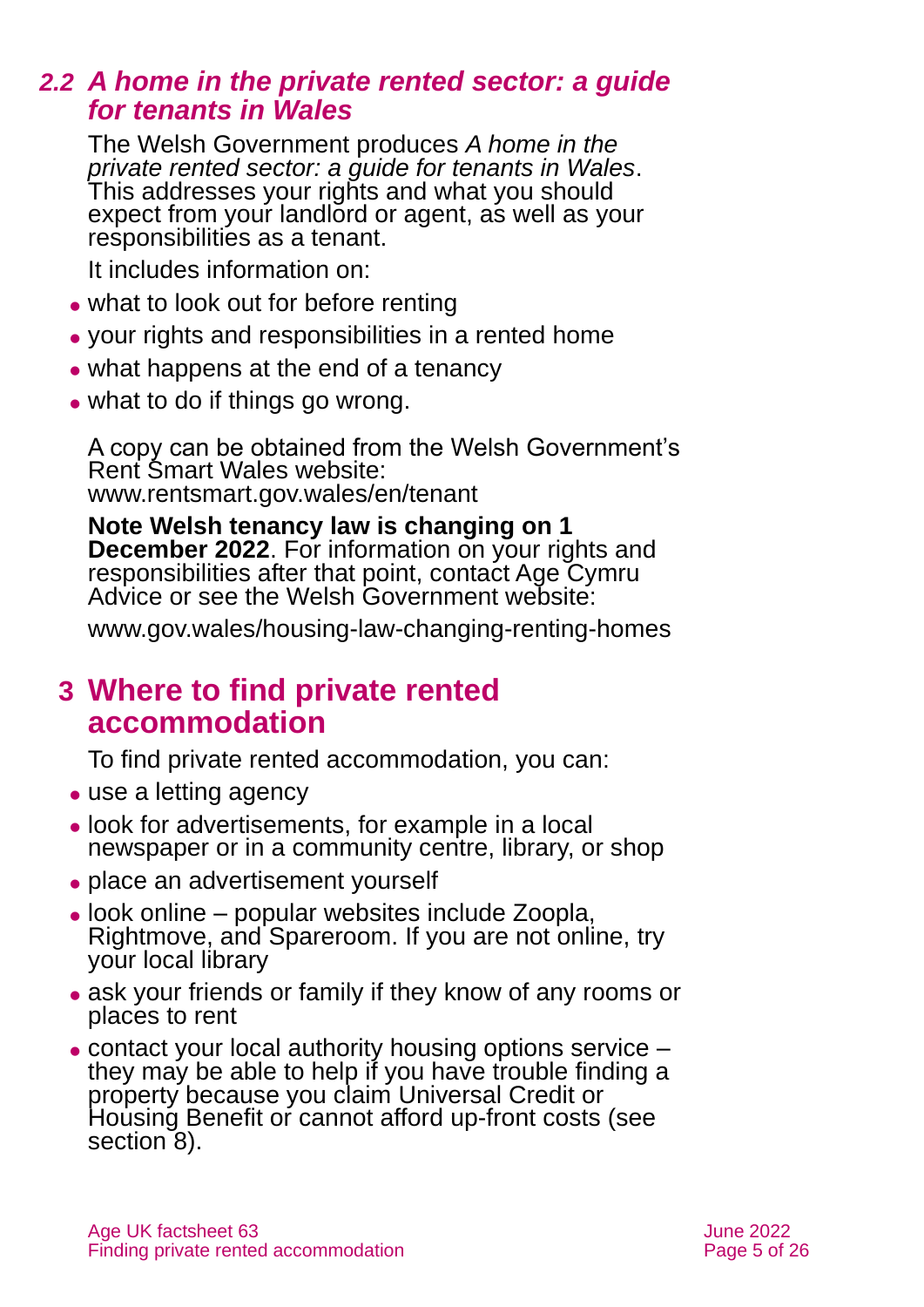# <span id="page-5-0"></span>**4 Viewing the property**

Before accepting a tenancy, always view the property and explore the local area. Go with a friend if you can or let somebody else know where you are going. If possible, visit the area after dark to see how comfortable you feel about going out in the evening.

Check transport links and think about how easy it would be to maintain your existing routine, for example attending appointments, getting to work, and seeing friends or family. If moving to a different area, think about the impact on any services you receive, for example will you have to register with another GP and what happens to your care package?

Check how safe and secure the accommodation is, the state of repair, and how easy it is to keep it warm. If it is shared accommodation, try to talk to other tenants to see if you get on with them.

If you are interested in renting a property, the landlord must give you a copy of the Energy Performance Certificate, which gives you an idea how energy efficient it is. These figures are estimates based on average energy bills and do not take account of the costs of running appliances like fridges and TVs.

Gas equipment provided by your landlord, like cookers or fires, must have an annual safety check by a Gas Safe-registered gas engineer. You must be given a copy of the most recent certificate before moving in. There are similar rules on electrical safety.

For more information, see factsheet 67, *[Home](https://www.ageuk.org.uk/globalassets/age-uk/documents/factsheets/fs67_home_improvements_and_repairs_fcs.pdf?dtrk=true)  [improvements and repairs](https://www.ageuk.org.uk/globalassets/age-uk/documents/factsheets/fs67_home_improvements_and_repairs_fcs.pdf?dtrk=true)*. After July 2022, a separate Age Cymru version of this factsheet should be available.

# <span id="page-5-1"></span>**5 Tenancy agreements and lengths**

#### **In England and Wales until 1 December 2022**

Unless a tenancy is granted for a fixed term of three years or more, it can be created orally (i.e. by spoken agreement).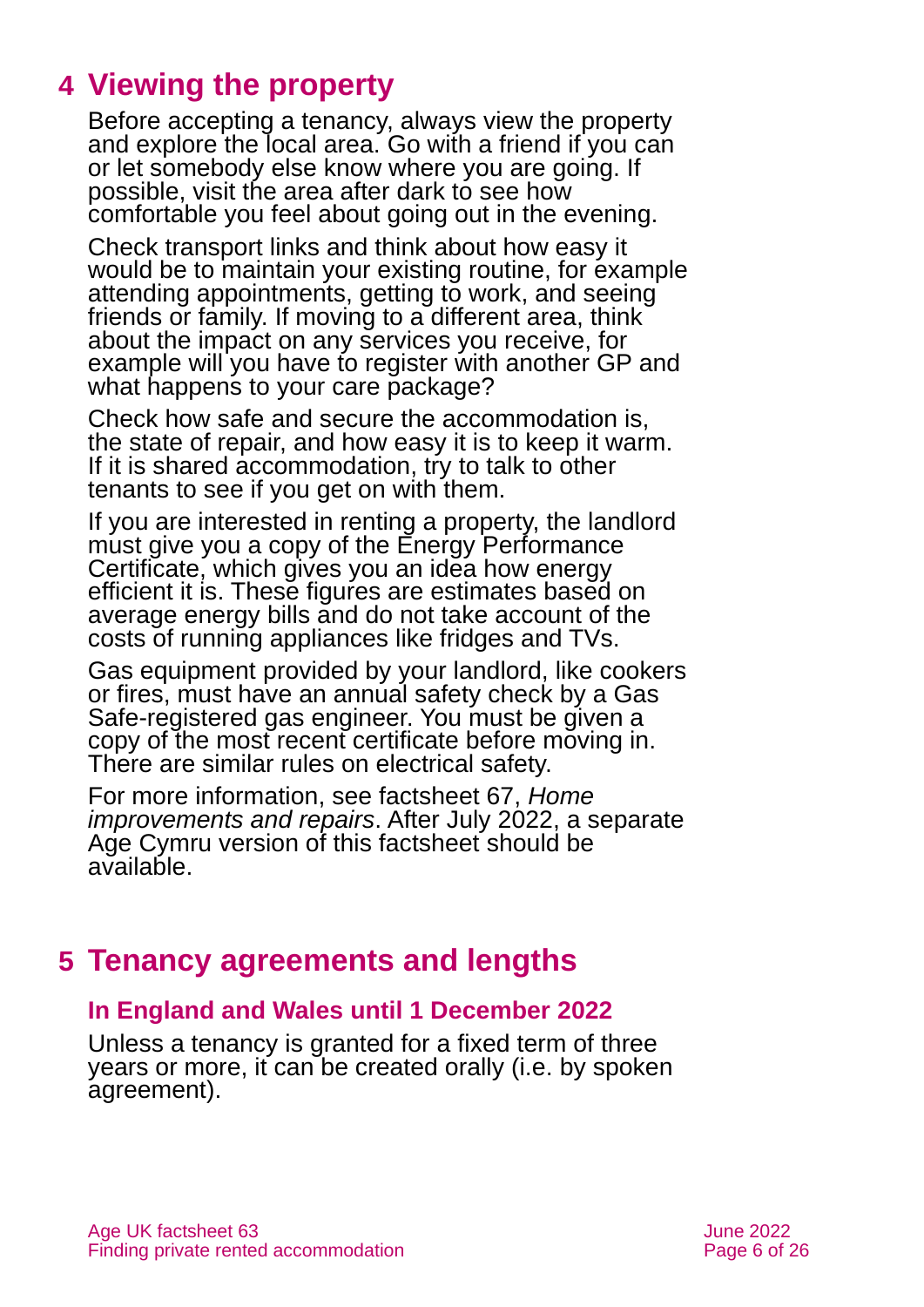This means you can have a tenancy without having a written agreement, although most reputable landlords draw up a written agreement and give you a copy. Keep this safe, as it is much harder to enforce rights agreed between you and the landlord without a written document.

Unless moving into a licensed property, you do not have a right to a written agreement. You do have a right to know the name and address of your landlord. Request this information if you have not been given it, as it may be important if there are disputes in the future.

Assured shorthold tenancies can be either fixed term or '*periodic*'. Periodic tenancies do not have fixed terms, but instead roll on from week to week, month to month or year to year.

Private landlords often grant assured shorthold tenancies with a fixed term of six months or a year. If you stay in the property at the end of the fixed term and no new tenancy is granted, the tenancy continues as a '*statutory periodic*' tenancy.

The landlord can then use the no fault procedure to evict you, meaning they do not have to give the court a good reason for wanting to evict.

It is possible for landlords to grant assured shorthold tenancies with shorter fixed terms, but you cannot be evicted on a no fault basis until six months have passed since the tenancy was granted. The same applies for assured shorthold tenancies that were periodic from the outset.

You may be able to negotiate a tenancy with a longer fixed term, giving you security against no fault eviction for a longer period. The government has a model tenancy agreement which you can suggest the landlord uses. This includes terms which should encourage the use of longer tenancies, for example the landlord can review the rent on an annual basis and can still end the tenancy early in certain circumstances:

[www.gov.uk/government/publications/model](http://www.gov.uk/government/publications/model-agreement-for-a-shorthold-assured-tenancy)[agreement-for-a-shorthold-assured-tenancy](http://www.gov.uk/government/publications/model-agreement-for-a-shorthold-assured-tenancy)

Think about your rights under the agreement too, and what would happen if you needed to leave the tenancy early. See factsheet 68, *[Preventing evictions,](https://www.ageuk.org.uk/globalassets/age-uk/documents/factsheets/fs68_tenancy_rights_security_of_tenure_fcs.pdf?dtrk=true)* for more information on tenancy types.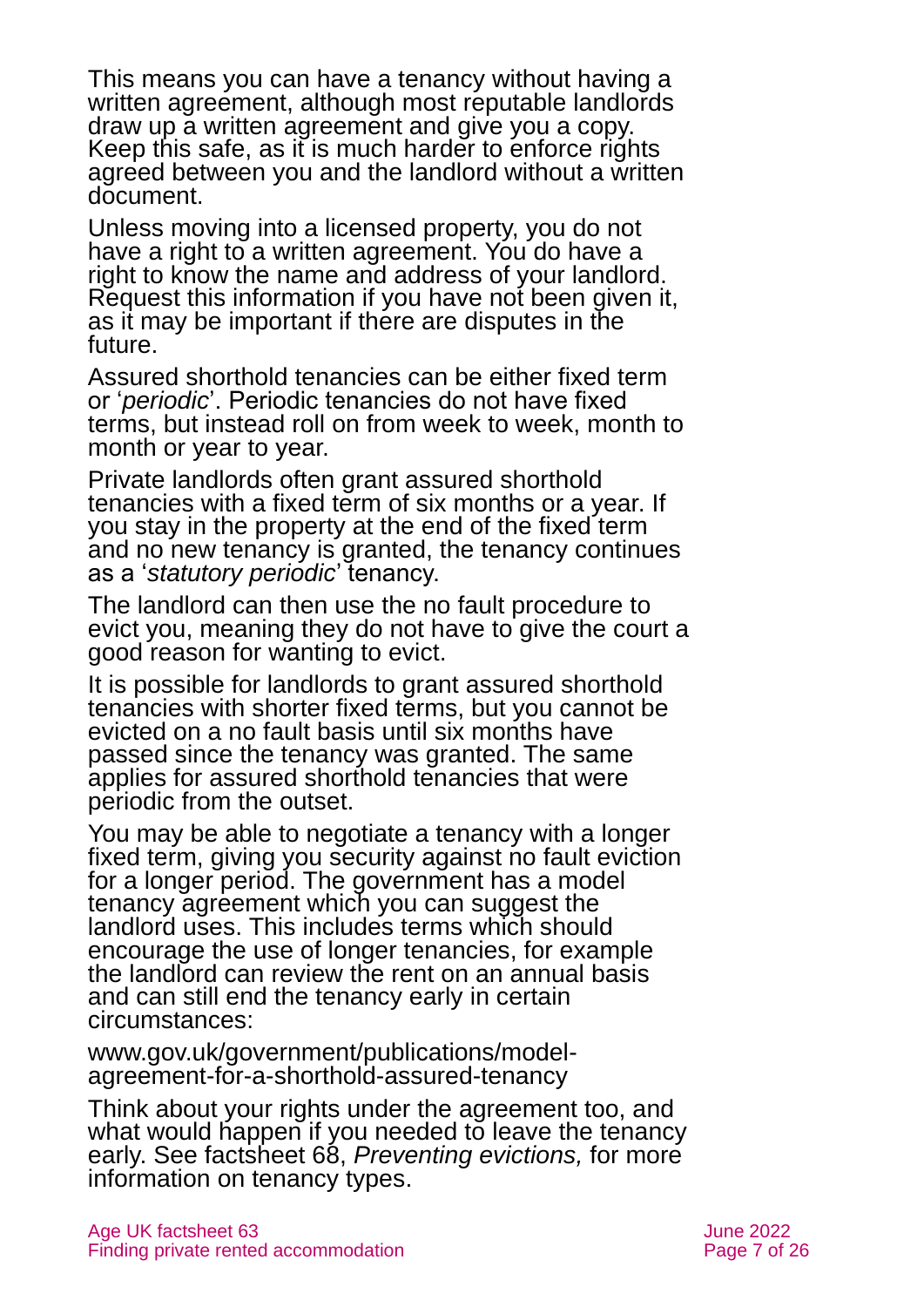#### **In Wales from 1 December 2022**

The above information applies in Wales until 1 December 2022. From this date onwards, there is new tenancy regime, brought in by the *Renting Homes (Wales) Act 2016*. With a few exceptions, all current tenancies are replaced by two types of occupation contract:

- ⚫ a standard contract, based on the assured shorthold tenancies used in the private rented sector under previous legislation
- ⚫ a secure contract, based on secure tenancies issued by local authorities and registered social landlords under previous legislation.

If you are looking for a home in the private rented sector, it is highly likely you will be issued with a standard occupation contract by your landlord. You must be provided with a written copy. Your occupation contract must contain the name and contact details of the landlord.

If you are an existing tenant, your landlord will issue you with a new occupation contract, which replaces your previous tenancy agreement. This is because the Act works retrospectively, so all existing tenancies will be converted to the new types.

If an existing tenancy is a fixed-term assured shorthold tenancy, it will convert to a fixed-term standard occupation contract. If it is a periodic assured shorthold tenancy, it will convert to a periodic standard contract.

If your landlord wishes to evict you on a no fault basis, they must give you a notice period of at least six months. They must issue you with a '*section 173*' notice to start this process.

Section 173 notices cannot be issued until six months after you move in (the '*occupation date*' of the contract). This means all contract-holders have a minimum 12 months of security at the start of their occupation contract.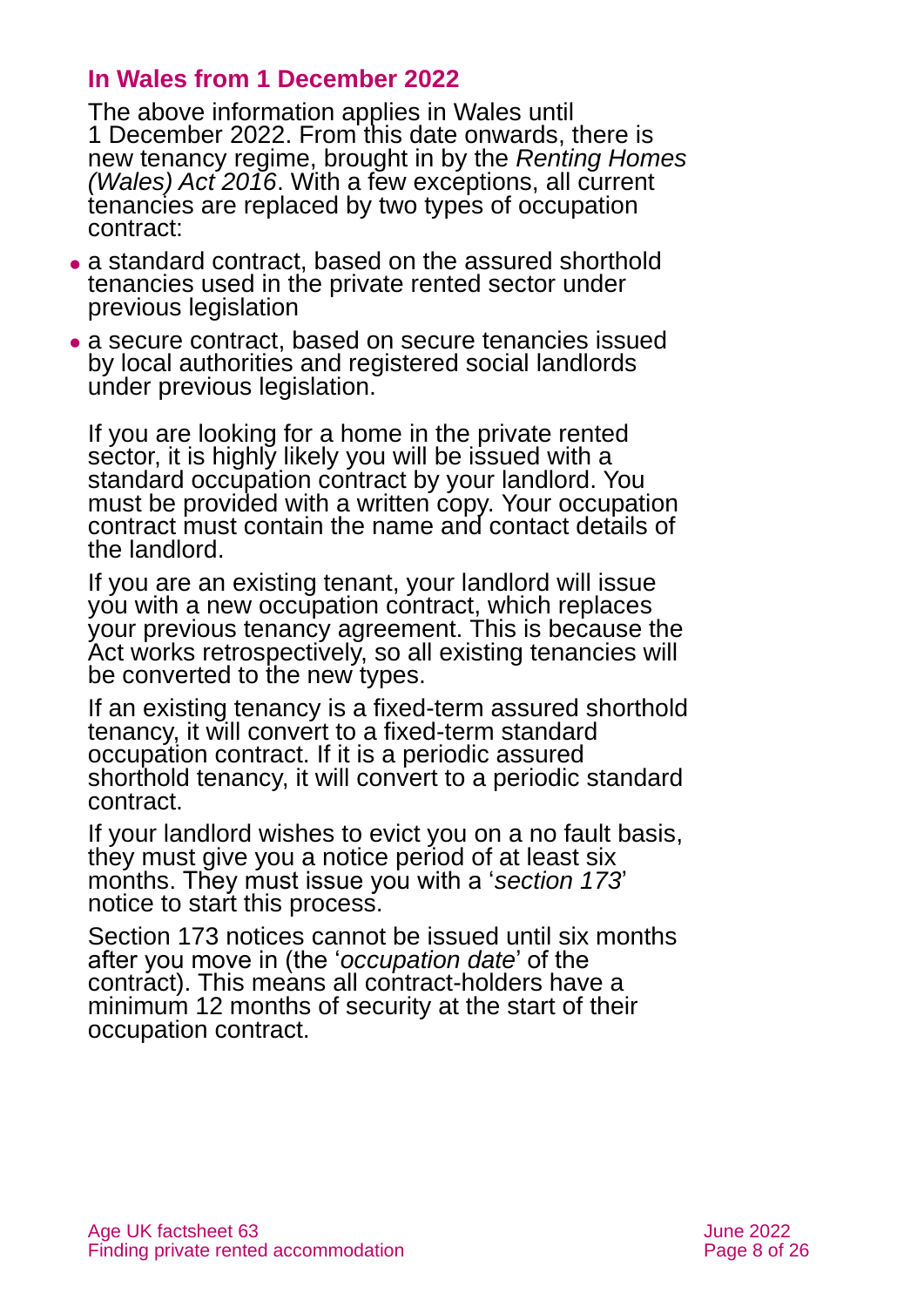If you have a fixed-term contract (which says how long the contract is for) your landlord cannot normally issue a notice to end your contract. If you remain in the property at the end of the fixed period, without a further tenancy being granted, then the contract will usually continue as a '*periodic standard contract*'. Your landlord would then need to serve a six-month section 173 notice to bring this to an end.

Landlords cannot include a break clause (to regain possession) in fixed-term standard contracts of less than two years. If the fixed term is two years or more, your landlord cannot give you notice until at least month 18 of the fixed-term contract (the same notice period of six months also applies in this scenario).

It is important to study your occupation contract carefully and make sure you are clear on your obligations under it.

If you wish to end your contract, the notice period is a minimum of four weeks. However, you will not normally be able to end a fixed-term standard contract early.

### <span id="page-8-0"></span>**6 Before moving in**

Before signing a tenancy agreement, read it carefully and ask about anything you do not understand. It should include:

- the type of tenancy or licence
- the start date and, if fixed term, the end date
- $\bullet$  the names of all people involved  $-$  the landlord, the named tenants, and other members of the household
- the rent, how it is paid, and how and when it can be increased
- the deposit amount, how it is protected, and the circumstances in which deductions can be made at the end of the tenancy
- ⚫ your obligations and the landlord's obligations, for example on repairs (although the landlord is always responsible for some repairs)
- an outline of bills you are responsible for and whether utilities or services are part of the rent.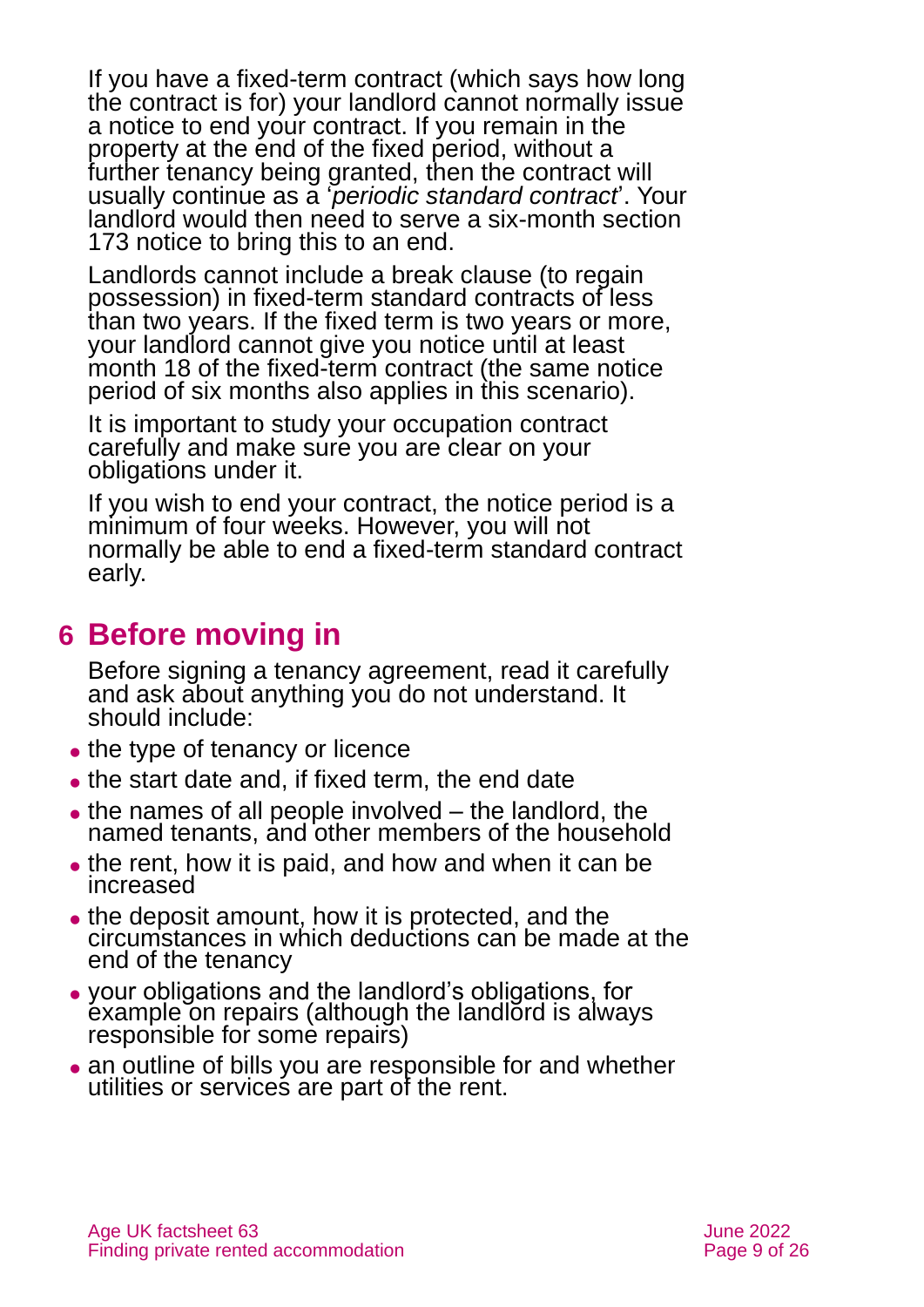If the tenancy has a fixed term, check if it has a break clause allowing you to leave early. If not, you can be held liable for rent for the whole term even if you leave before the end. If the property is mortgaged, check the lender is aware it is being rented out. This affects your right to stay if your landlord does not keep up with their mortgage payments.

Get a list of furniture and other items in the property (an inventory), including notes of any damage or disrepair. It is best to sign it with your landlord at the start of your tenancy to prevent future disagreement. Take dated photographs to evidence the condition of the property when you moved in. If unsure about a tenancy agreement, go to an advice agency such as [Age UK,](https://www.ageuk.org.uk/) [Age Cymru,](https://www.ageuk.org.uk/cymru/) or [Citizens Advice](http://www.citizensadvice.org.uk/) before signing.

# <span id="page-9-0"></span>**7 Security deposits**

A security deposit is an amount of money you may be required to pay at the start of a tenancy, capped at five or six weeks' rent if signing a tenancy in **England** after 1 June 2019. If you signed before this date and your tenancy has now been renewed, your landlord should refund you the difference between your original deposit and the cap.

In **Wales**, deposits are not capped by law, but there is guidance stating that they should typically be '*equivalent to around one month's rent*'.

The money should be returned to you at the end of the tenancy, but the landlord or agent can keep some, or all, of it if you have damaged the property or owe rent. They are not allowed to do this to cover normal wear and tear.

Since 6 April 2007, all deposits paid in relation to assured shorthold tenancies must be safeguarded by a government-sponsored scheme. The scheme protects your deposit and provides an alternative dispute resolution service should there be a disagreement about its return.

Your landlord or agent has 30 days from receiving your deposit to tell you, in writing, which scheme has been used to protect it. If they fail to comply with this and other rules, the court can order them to pay you compensation of between one and three times the value of the deposit.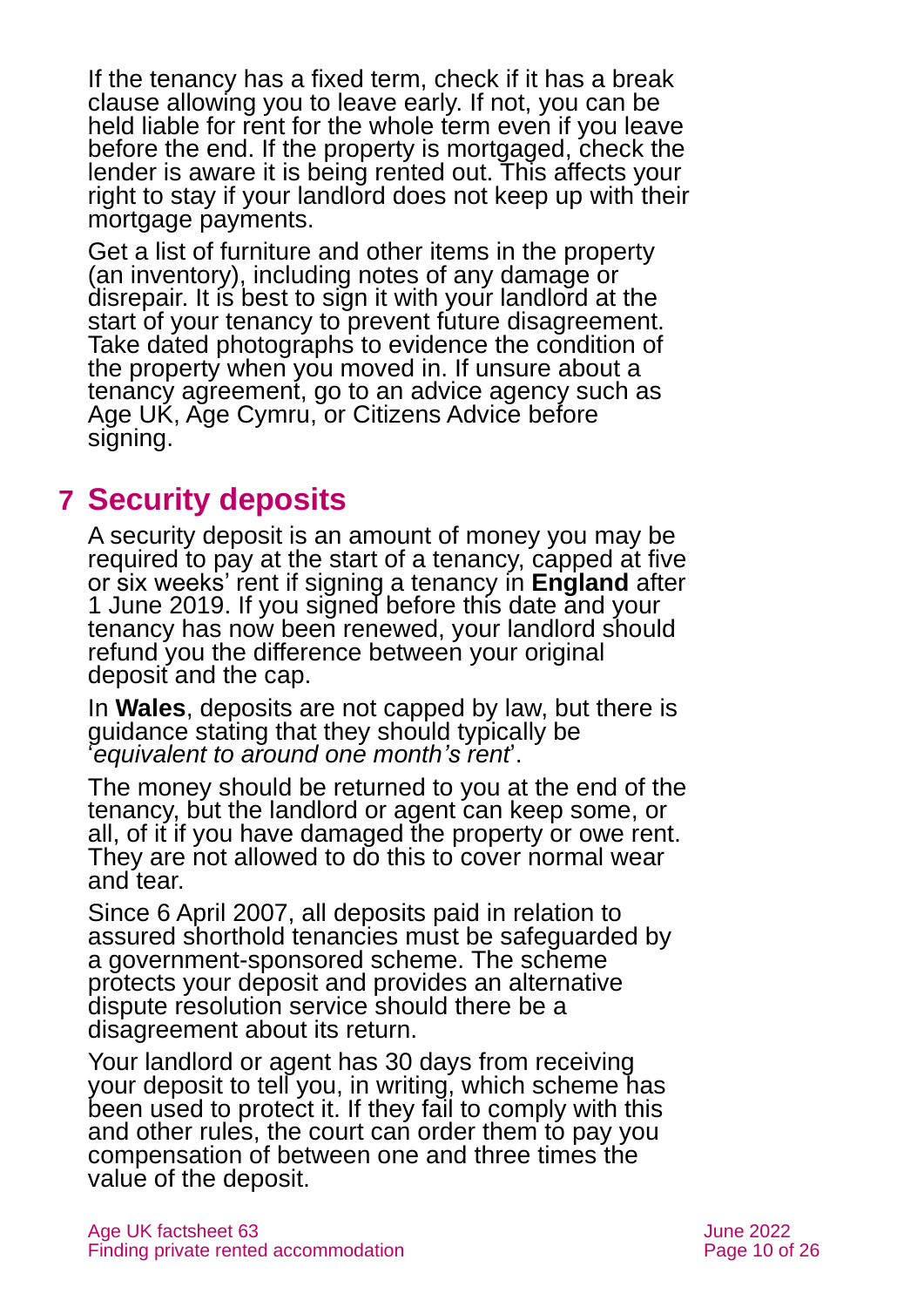If your landlord does not comply with their deposit protection obligations, there are restrictions on when they can use the no fault eviction procedure. See section 7.3 of factsheet 68, *[Preventing evictions](https://www.ageuk.org.uk/globalassets/age-uk/documents/factsheets/fs68_tenancy_rights_security_of_tenure_fcs.pdf?dtrk=true)*, for more information. After July 2022, a separate Age Cymru version of this factsheet should be available.

# <span id="page-10-0"></span>**8 Financial help**

Finding private rented housing can be difficult if on a low income, as you must usually pay a security deposit and sometimes rent in advance.

If you need help to raise this money and are at risk of homelessness otherwise, contact the local authority. They have a duty to help certain households who are homeless or threatened with homelessness.

If you are '*eligible for assistance*' by virtue of your immigration status, they should take reasonable steps to help, for example by providing financial or other assistance to enable you to access the private rented sector.

In addition, there may be local charities that can help or other initiatives such as a local rent deposit scheme or rent guarantee (bond) scheme. Each scheme has different rules about who is entitled to receive help.

A rent deposit scheme offers a loan for a deposit that you must pay back over a period of time. You get your money back at the end of your tenancy if there were no problems (such as damage to the property or unpaid rent).

A rent guarantee (bond) scheme provides a written guarantee to a landlord covering damage to the property and unpaid rent. If there are problems at the end of your tenancy, the scheme pays the landlord and you usually have to repay the scheme.

If you receive Pension Credit, you may be able to get help from the Social Fund to pay rent in advance. For more information [see factsheet 49,](https://www.ageuk.org.uk/globalassets/age-uk/documents/factsheets/fs49_the_social_fund_advances_of_benefit_and_local_welfare_provision_fcs.pdf) *The Social Fund, [Advances of Benefit and Local Welfare Provision](https://www.ageuk.org.uk/globalassets/age-uk/documents/factsheets/fs49_the_social_fund_advances_of_benefit_and_local_welfare_provision_fcs.pdf)*.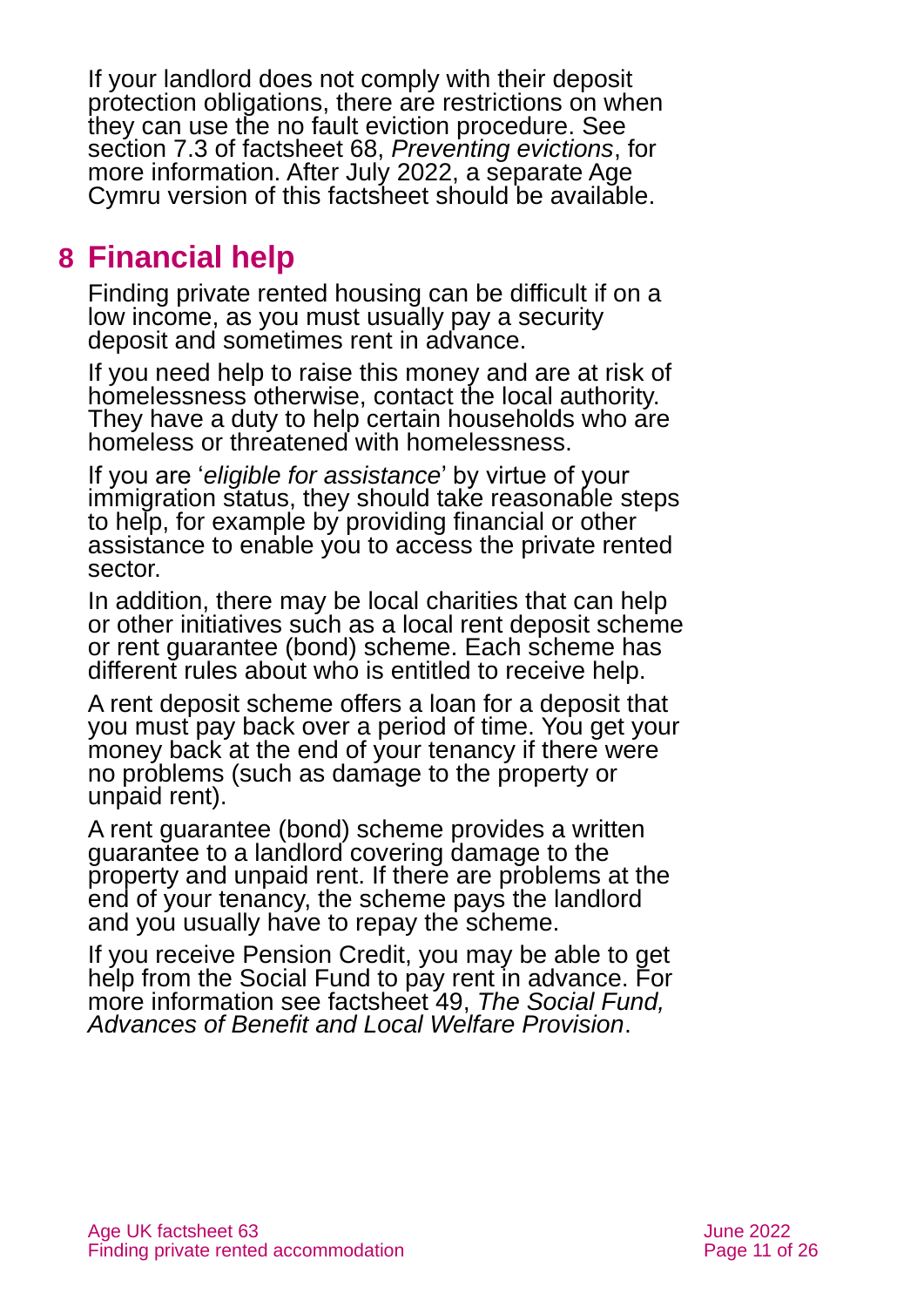If you are entitled to Housing Benefit (HB) or Universal Credit (UC), you may be able to claim a Discretionary Housing Payment (DHP) from your local authority to cover your deposit or rent in advance. As this help is discretionary, it is not guaranteed. It is a good idea to ask a local advice agency for help when applying for a DHP.

See section 5.5 of factsheet 17, *[Housing Benefit](https://www.ageuk.org.uk/globalassets/age-uk/documents/factsheets/fs17_housing_benefit_fcs.pdf)*, for more information on HB and DHPs. See section 10.6 of factsheet 92, *[Universal Credit,](https://www.ageuk.org.uk/globalassets/age-uk/documents/factsheets/fs92_universal_credit_fcs.pdf)* for more information on UC and DHPs.

# <span id="page-11-0"></span>**9 Letting agencies**

Letting agencies are businesses advertising, and sometimes managing, homes for rent. If your property is managed by a letting agent, you deal with them instead of the landlord and may pay your rent to them.

Letting agencies are usually in the local telephone directory or online. Some are regulated by professional bodies such as [ARLA Propertymark](https://www.arla.co.uk/) or [safeagent.](https://safeagents.co.uk/?notice=show) Use their websites to search for registered agencies.

In **Wales**, letting agents must obtain a licence from the Welsh Government's [Rent Smart Wales scheme.](https://rentsmart.gov.wales/)

### **Fees in England**

Private landlords and lettings agents have been banned from charging fees to assured shorthold tenants and licensees. Fees means all payments, except rent and the following:

- a security deposit, capped at five weeks' rent if the annual rent for the property does not exceed £50,000 and six weeks' rent if it does
- a holding deposit paid to reserve the property while checks are carried out, capped at one week's rent
- ⚫ reasonable charges payable under the tenancy agreement as a penalty for losing your key or failing to pay rent within two weeks of the due date
- ⚫ damages for breaching your tenancy agreement or any separate agreement made with a letting agent
- ⚫ charges for requesting changes to your tenancy agreement or its '*assignment*' to another person, usually capped at £50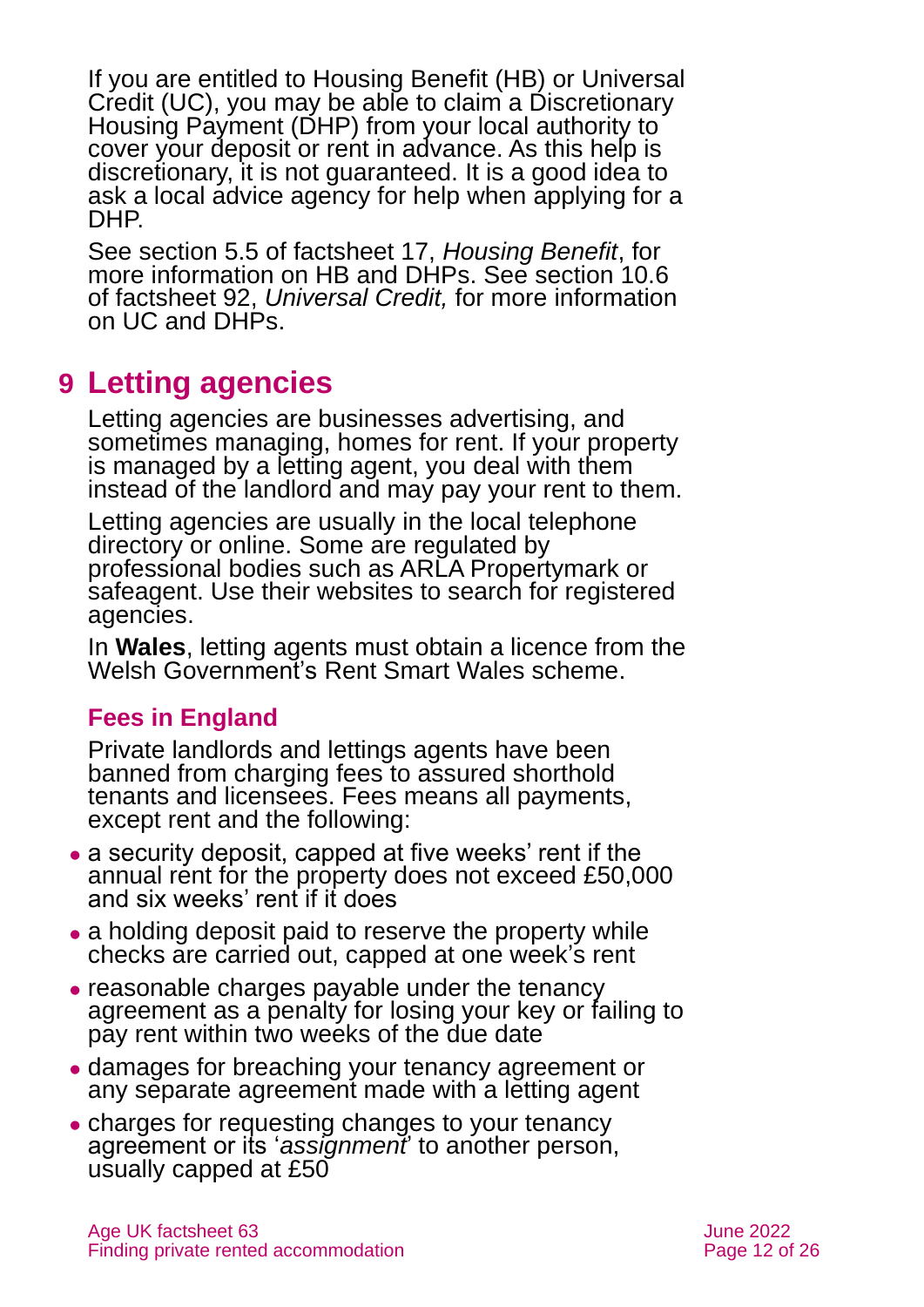- ⚫ charges if you terminate the tenancy before the end of the fixed term or, if outside of a fixed term, without giving the required notice
- ⚫ charges for Council Tax, utilities and other relevant bills.

All other payments are '*prohibited payments*'. A term of your tenancy agreement (or separate agreement with a letting agent) requiring you to make a prohibited payment cannot be enforced. You can make an application to the First-Tier Tribunal to recover any prohibited payment made. The local authority may help you do this.

Alternatively, you can ask for the money to be put towards future rent payments or your tenancy deposit. If the landlord or agent fails to repay the money or put it towards future payments, they cannot evict you on a '*no fault*' basis.

Holding deposits are refundable in most circumstances, including where you are successful in securing the property or the landlord decides not to proceed with the letting. See overleaf for the exceptions to these rules.

The main exceptions are if:

- the agreement does not proceed because you change your mind or fail to take certain necessary steps (unless the landlord or agent has demanded a prohibited payment or otherwise behaved unreasonably)
- ⚫ you decide to put the money towards your rent or tenancy deposit
- the tenancy cannot proceed because you do not have a '*right to rent*'
- ⚫ you provide false or misleading information and it is reasonable for the landlord to take this into account in deciding whether to grant a tenancy.

Unless you are told in writing and within seven days of the decision not to proceed with the tenancy that you fall into one of these categories, your deposit is refundable. You can apply to the First-Tier Tribunal if the money is not returned.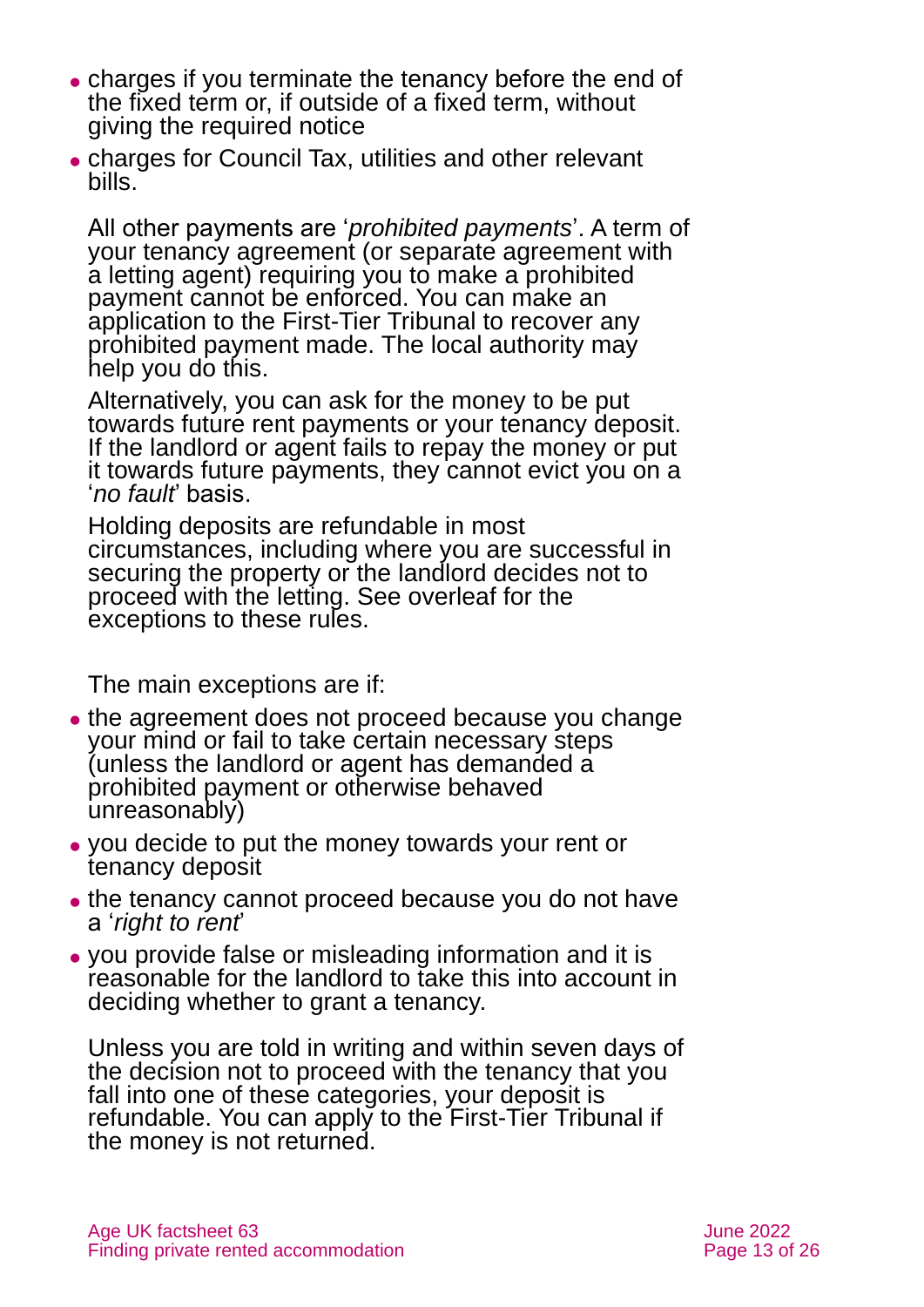### **Fees in Wales**

It is an offence for landlords or letting agents to charge a tenant any payment that is not specified as a '*permitted payment*' by legislation. The permitted payments include rent and:

- security deposits
- ⚫ holding deposits (capped at the equivalent of one weeks' rent and refundable in most circumstances – contact [Shelter Cymru](https://sheltercymru.org.uk/) for more)
- a payment in default (if a tenant breaches their contract)
- where included in the rent, payments for council tax, utilities, a television licence, or communication services.

Charges that are not permitted include accompanied viewings, receiving an inventory, signing a contract and renewing a tenancy. Tenants can recover such payments by applying to the county court. The local authority may help you do this or contact [Shelter](https://sheltercymru.org.uk/)  [Cymru](https://sheltercymru.org.uk/) for information.

### **Client Money Protection (CMP) schemes**

In **England**, a letting agency which holds money on behalf of clients must belong to a governmentapproved CMP scheme. This applies if you pay a deposit to reserve a property while checks are carried out. It protects you if an agency goes insolvent or misappropriates your money.

Agencies must clearly display a copy of their registration certificate at any office where they deal face-to-face with clients and on their website. They must give you with a copy free of charge if you reasonably require it. They must tell you in writing if their membership is revoked or they decide to change schemes. For a current list of the government approved schemes, see:

[www.gov.uk/government/publications/client-money](http://www.gov.uk/government/publications/client-money-protection-for-letting-and-managing-agents)[protection-for-letting-and-managing-agents](http://www.gov.uk/government/publications/client-money-protection-for-letting-and-managing-agents)

In **Wales**, letting agents are required to be a member of a scheme as part of the Rent Smart Wales licensing process.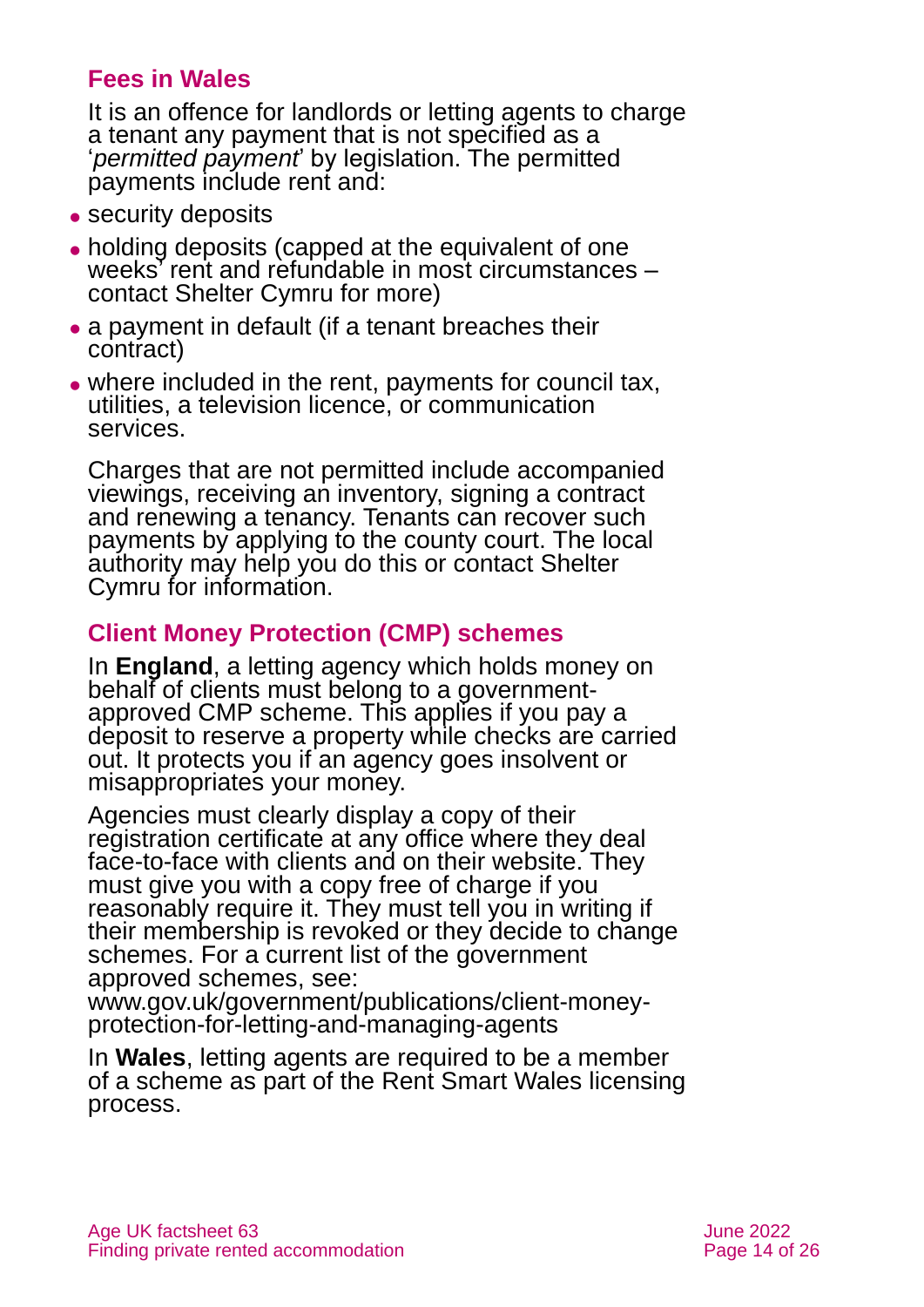### **Regulation**

Some letting agencies are members of professional bodies such as [ARLA Propertymark,](https://www.arla.co.uk/) [NAEA](https://www.naea.co.uk/)  [Propertymark,](https://www.naea.co.uk/) or the [UK Association of Letting Agents.](https://www.ukala.org.uk/) Check whether an agency is a member of one of these bodies and what protection is offered if something goes wrong.

There is also an organisation, [safeagent,](https://safeagents.co.uk/) offering agent accreditation. Accredited agents must meet certain conditions, including on customer service standards and complaints. They provide pre-tenancy advice to landlords regarding any necessary repairs or refurbishments, and on your rights and responsibilities as a tenant.

#### **Approved redress schemes**

In **England**, unless a letting or property management agent's work is limited to publishing advertisements, disseminating information, or brokering contact with landlords, they must belong to a government-approved redress scheme. This means you can refer a complaint about an agent to an independent person, who investigates the issue and makes a decision.

There are two approved schemes: the [Property](https://www.tpos.co.uk/)  [Ombudsman,](https://www.tpos.co.uk/) and the [Property Redress Scheme.](https://www.theprs.co.uk/) Agents must give details of which scheme they are signed up to, alongside a list of their fees. Both schemes investigate complaints about their members free of charge, but they have different policies and procedures and may take different approaches.

Broadly, they may help with a dispute about how an agent has behaved, for example if you experience avoidable delays, or if the agent treats you badly, breaches their obligations, or fails to follow their procedures. Available remedies include an apology, an explanation of their behaviour, and up to £25,000 in compensation.

A complaint is not normally considered by a scheme until you have completed your letting agent's internal complaints procedure, unless it has been eight weeks since you first complained and you are yet to receive a final response.

In **Wales**, letting agents are required to be a member of a redress scheme as part of the [Rent Smart Wales](https://rentsmart.gov.wales/) licensing process.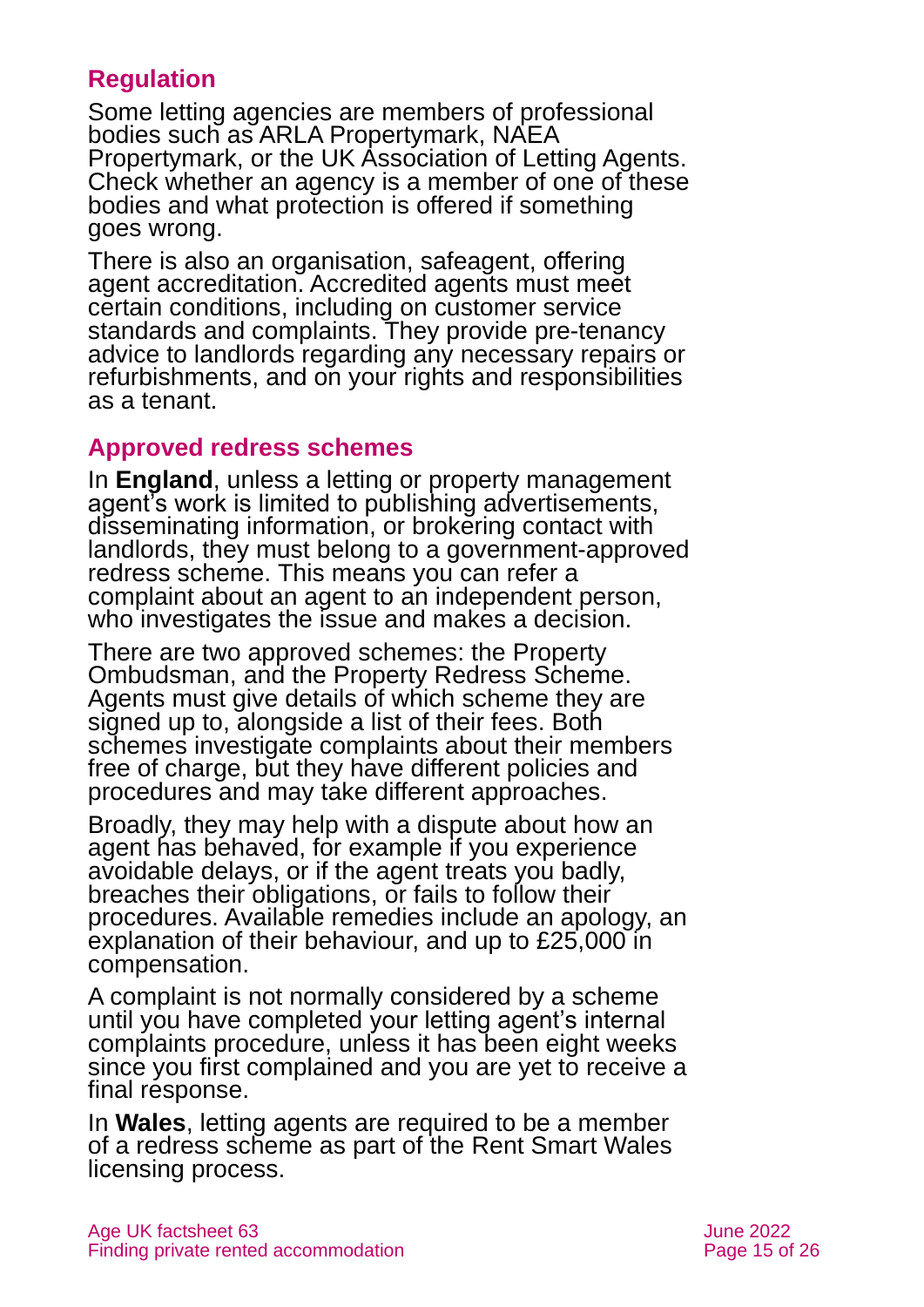### **Discrimination**

It is unlawful for a letting agency to discriminate against you as a prospective tenant on grounds of disability, gender reassignment, race, religion or belief, sex or sexual orientation, under the *Equality Act 2010*.

This could be by refusing to let a property to you or by granting you a tenancy on less favourable terms than usual. If you feel you have been discriminated against, contact the [Equality Advisory Support Service.](http://www.equalityadvisoryservice.com/)

# <span id="page-15-0"></span>**10 Landlord registration and licensing**

In **England**, some private rented properties must be licensed by the local authority. These are '*houses in multiple occupation*' (HMOs) with five or more occupants forming two or more separate households. Common examples of HMOs are shared properties and houses converted into bed-sits.

Certain mandatory conditions are attached to an HMO licence, for example, the landlord must provide each occupant with a written statement of the terms of occupancy and the local authority with information about safety standards at the property.

The local authority can set discretionary conditions, for example, requiring the landlord to complete repairs within a particular timeframe, or take steps to prevent or reduce anti-social behaviour at the property.

In granting a licence, the authority must be satisfied the property is suitable for occupation by the maximum number of tenants proposed by the landlord. The proposed licence holder is subject to a '*fit and proper person*' test, as is any managing agent they appoint.

HMO licences granted or renewed on or after 1 October 2018 must specify each room that is suitable for use as a bedroom and the maximum number of people who may sleep there. For example, only a room with a usable floor area of 10.22 square metres or more may be occupied as a bedroom by two people.

If an HMO is occupied in breach of the new conditions, the landlord is given a grace period to remedy the breach, which can be up to 18 months. Potential remedies include moving a household to another part of the HMO, enlarging a bedroom, or providing an additional bedroom.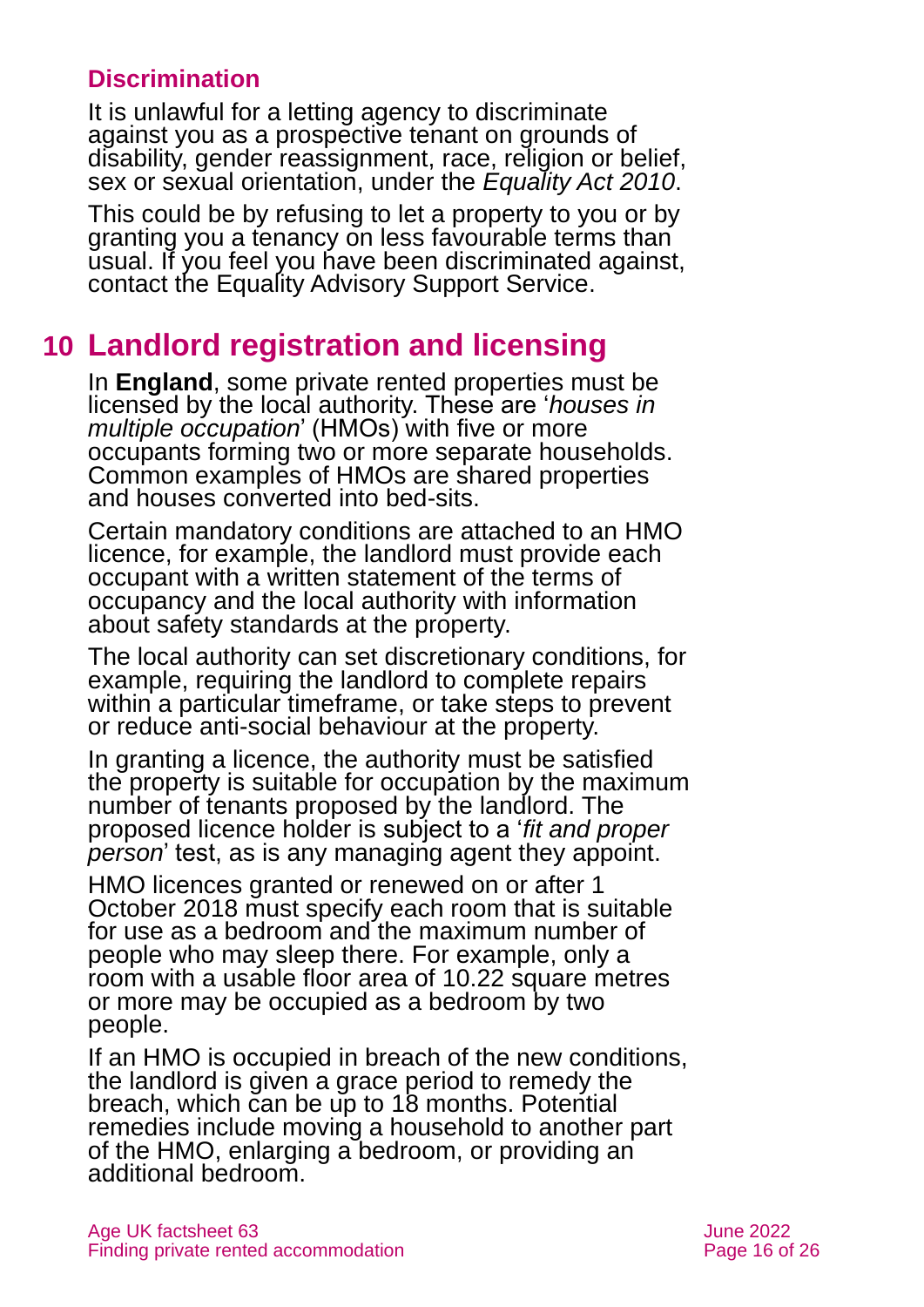The government says no-one living in accommodation that was adequate for them at the time of letting should be immediately evicted due to these rules.

#### **Licensing of other private rented housing**

Local authorities can choose to operate '*additional licensing*', where licensing is extended to cover all HMOs, not just those meeting the above conditions, or '*selective licensing*', where licensing is extended to cover all private properties in an area. In addition, some authorities run landlord accreditation schemes, whereby landlords must meet certain standards to be registered.

Check whether your local authority has an accreditation scheme and whether it operates selective or additional licensing in any of its districts. If you are interested in a property and think it should be licensed, check with the authority that it has one.

#### **Wales**

In **Wales**, there is compulsory registration and licensing of private sector landlords, letting agents, and management agents across all local authority areas under the *[Housing \(Wales\) Act 2014](https://www.legislation.gov.uk/anaw/2014/7/contents)*. Certain standards must be met as part of this. [Rent Smart](https://www.rentsmart.gov.wales/en/)  [Wales](https://www.rentsmart.gov.wales/en/) is the licensing authority that administers the scheme.

Landlords managing a property themselves must demonstrate they are '*fit and proper*' to hold a licence and successfully complete approved training. Alternatively, a landlord can appoint a licensed agent to manage property on their behalf. Local authorities are responsible for any necessary enforcement action against non-compliance.

# <span id="page-16-0"></span>**11 '***Right to rent***' immigration checks in England**

A '*right to rent*' linked to your immigration status was introduced by the *Immigration Act 2014*.

Some people have an unlimited right to rent, such as British citizens and people with indefinite leave to remain (including those with EU '*settled status*'). Others have a time-limited right and some are disqualified from renting altogether.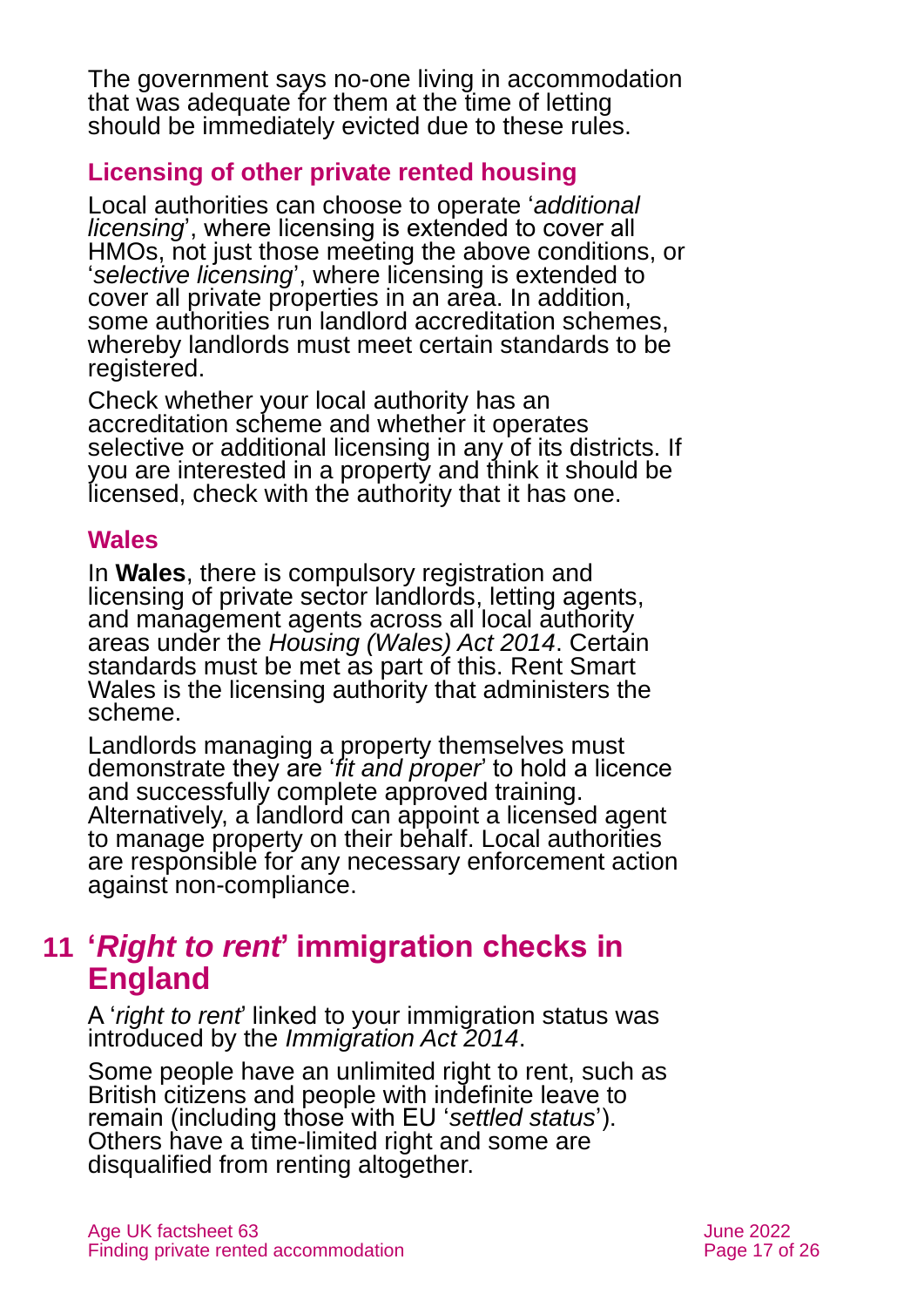A private landlord must not allow an adult to occupy premises under a residential tenancy agreement if they are disqualified from doing so. This applies to any adult who would occupy the premises under the agreement, not just the named tenant or tenants.

Landlords must carry out pre-tenancy checks on all prospective adult occupiers of a property to ensure they are not disqualified from renting.

#### **Who is disqualified from renting?**

You are disqualified from renting if you are not a British citizen and:

- ⚫ you require leave to enter or remain in the UK but do not have it, or
- ⚫ you have leave to enter or remain in the UK subject to a condition that you are disqualified from renting.

The Home Office has advised that long-resident Commonwealth citizens (often called the '*Windrush*' generation) have a right to rent if they have lived in the UK permanently since before 1973 and have not been away for long periods within the last 30 years. There are different rules for other long-resident non-EEA nationals.

### **Who has a time-limited right to rent?**

Your right to rent is time limited if you have been granted a study, work or family visa for a limited period of time. This includes a grant of '*pre-settled status*' under the EU Settlement Scheme.

If so, the landlord or agent must carry out follow-up checks after a minimum of 12 months to ensure you have not been disqualified.

### **EU Settlement Scheme (EUSS)**

You have an unlimited right to rent if granted settled status under the EUSS, and a time-limited right to rent if granted pre-settled status. If you are waiting on the outcome of a valid EUSS application, your right to rent is maintained until your application is finally determined. This includes pending the outcome of any appeal against a decision to refuse status.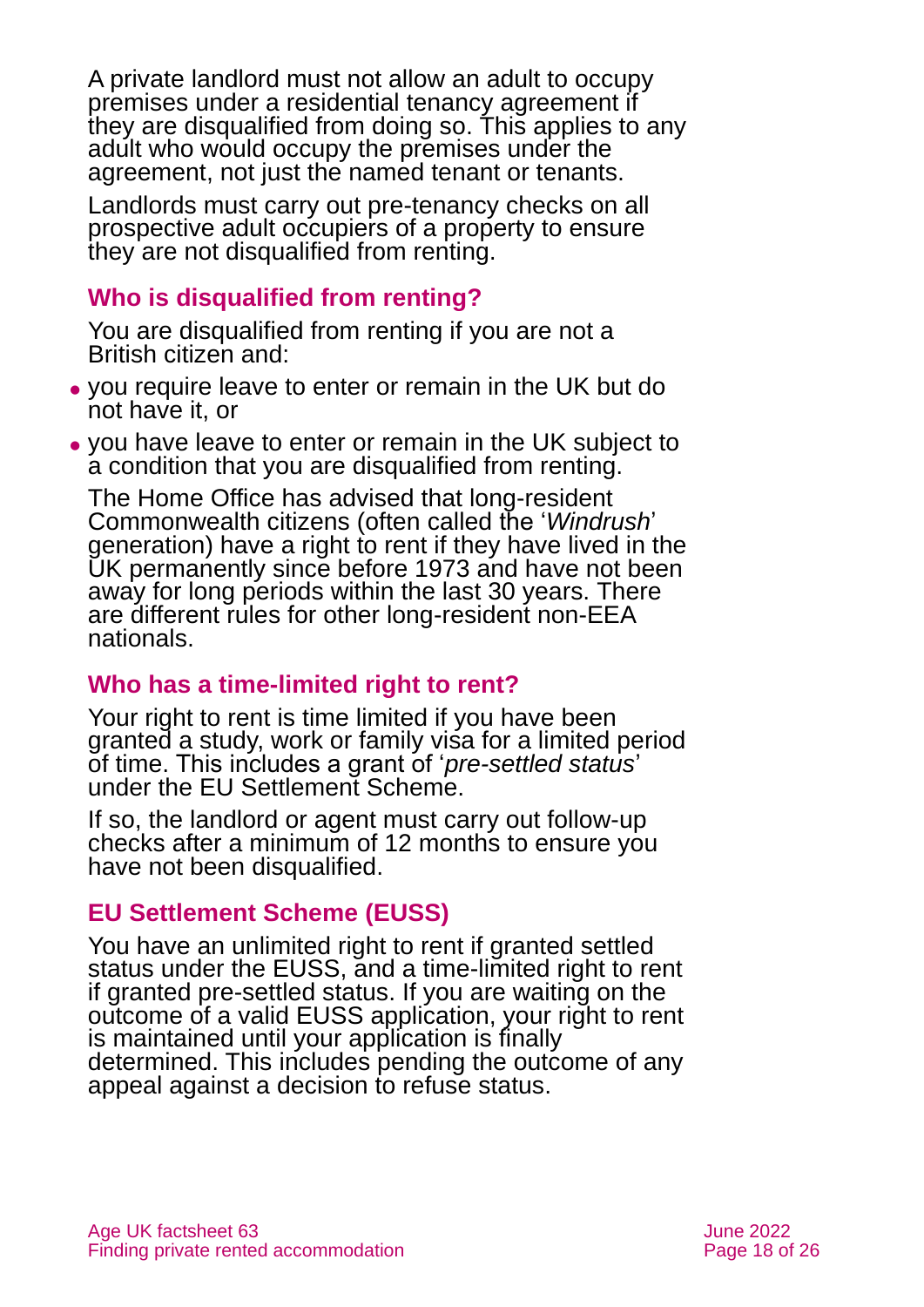You can enter into new tenancy agreements, proving your right to rent using your Certificate of Application or some other acknowledgement of receipt from the Home Office. The landlord may need to contact them to confirm your right to rent.

#### **How are the checks carried out?**

There are various ways the checks can be carried out. The landlord may carry out a '*manual*' check, meaning they view your documents in person or over video call, or they may seek to verify your identity or immigration status using an online checking service. This may involve you giving them a '*share code*' so they can verify your status with the Home Office.

Examples of documents which can be checked manually are given below. If you can prove your right to rent this way, the landlord cannot insist you use an online service instead. So, if you have a British or Irish passport, they should give you the option of a manual check.

#### **What documents are acceptable?**

The landlord or agent must review and copy an original document from a prescribed list. The documents include:

- ⚫ British or Irish passport
- ⚫ passport, travel or immigration document showing you are exempt from immigration control, allowed to stay indefinitely in the UK, have the right of abode in the UK, or no time limit on your stay in the UK.

If you do not have one of these documents, you can give two documents from a second prescribed list, including:

- ⚫ birth or adoption certificate issued in the UK
- ⚫ letter issued by a government department or local authority meeting prescribed requirements, such as being no more than three months old
- ⚫ current driver's licence.

Documents which show a time-limited right to rent include:

⚫ valid passport showing your right to stay in the UK for a limited time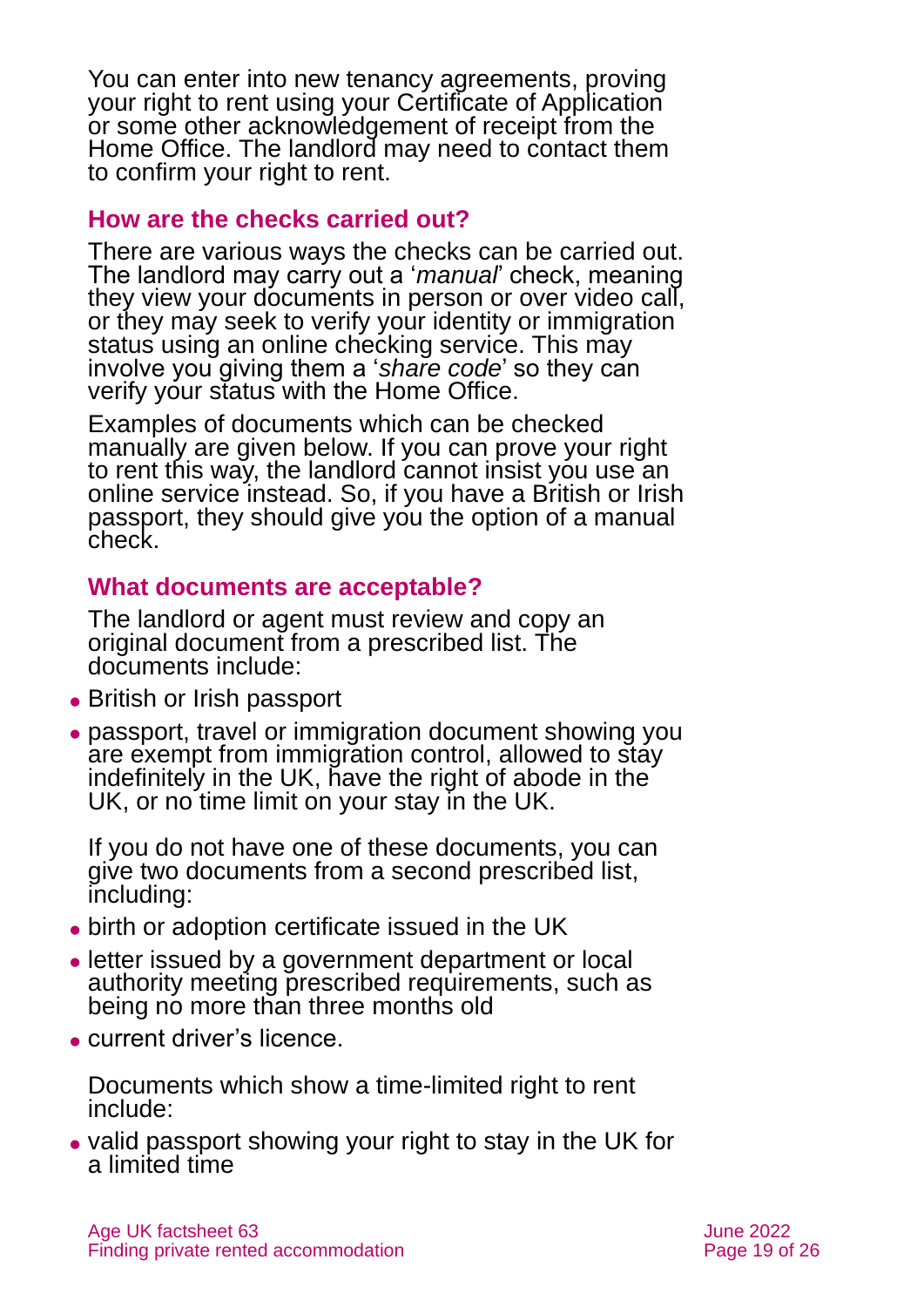⚫ UK immigration document showing your right to stay for a limited time.

The landlord or agent must take '*reasonable steps*' to check the validity of a document and be satisfied it is genuine and belongs to you.

#### **Discrimination**

The Home Office issued a Code of Practice for landlords and agents, *[Avoiding unlawful discrimination](https://www.gov.uk/government/publications/right-to-rent-landlords-code-of-practice)  [when conducting 'right to rent' checks in the private](https://www.gov.uk/government/publications/right-to-rent-landlords-code-of-practice)  [rented residential sector](https://www.gov.uk/government/publications/right-to-rent-landlords-code-of-practice)*.

This states that landlords should be consistent in how the conduct the checks, ensuring they do not make assumptions about a person's right to rent or treat those providing manual documents more or less favourably.

Seek further advice from the [Equality Advisory Support](https://www.equalityadvisoryservice.com/)  [Service.](https://www.equalityadvisoryservice.com/)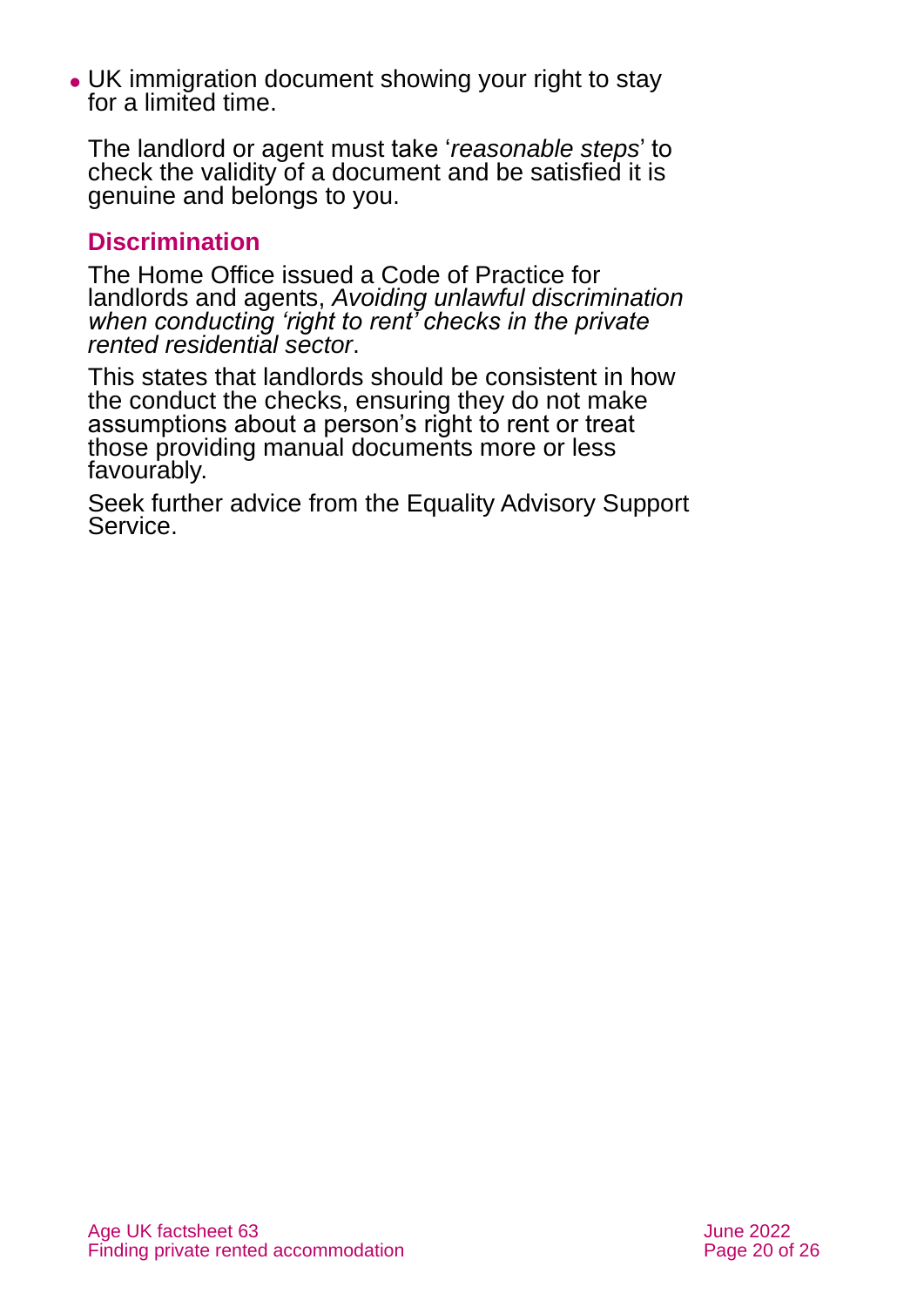# **Useful organisations**

#### <span id="page-20-0"></span>**ARLA Propertymark**

[www.arla.co.uk](http://www.arla.co.uk/) Telephone 01926 496 800

Regulatory body for letting agents in UK. It promotes standards in the residential lettings property market.

#### **Citizens Advice**

England or Wales go to [www.citizensadvice.org.uk](http://www.citizensadvice.org.uk/) In England telephone 0800 144 8848 In Wales telephone 0800 702 2020

National network of advice centres offering free, confidential, independent advice, face to face or by telephone.

#### **Equality Advisory Support Service (EASS)**

[www.equalityadvisoryservice.com](http://www.equalityadvisoryservice.com/) Telephone 0808 800 0082

Funded by the Equality and Human Rights Commission, the EASS helpline provides information and advice about the *Equality Act 2010*.

#### **Housing advice services**

There may be a specific housing advice or housing aid centre in your area, providing advice on a range of housing issues. Your local authority or Citizens Advice should be able to tell you about these services.

Local authorities have a legal duty to ensure that advice and information about homelessness and how to prevent homelessness is available. Contact your local authority as soon as possible if you are worried you may become homeless.

#### **NAEA Propertymark**

[www.naea.co.uk](http://www.naea.co.uk/) Telephone 01926 496 800

UK professional body for estate agents. Its members operate under rules of conduct and must meet certain standards relating to professional and ethical practice.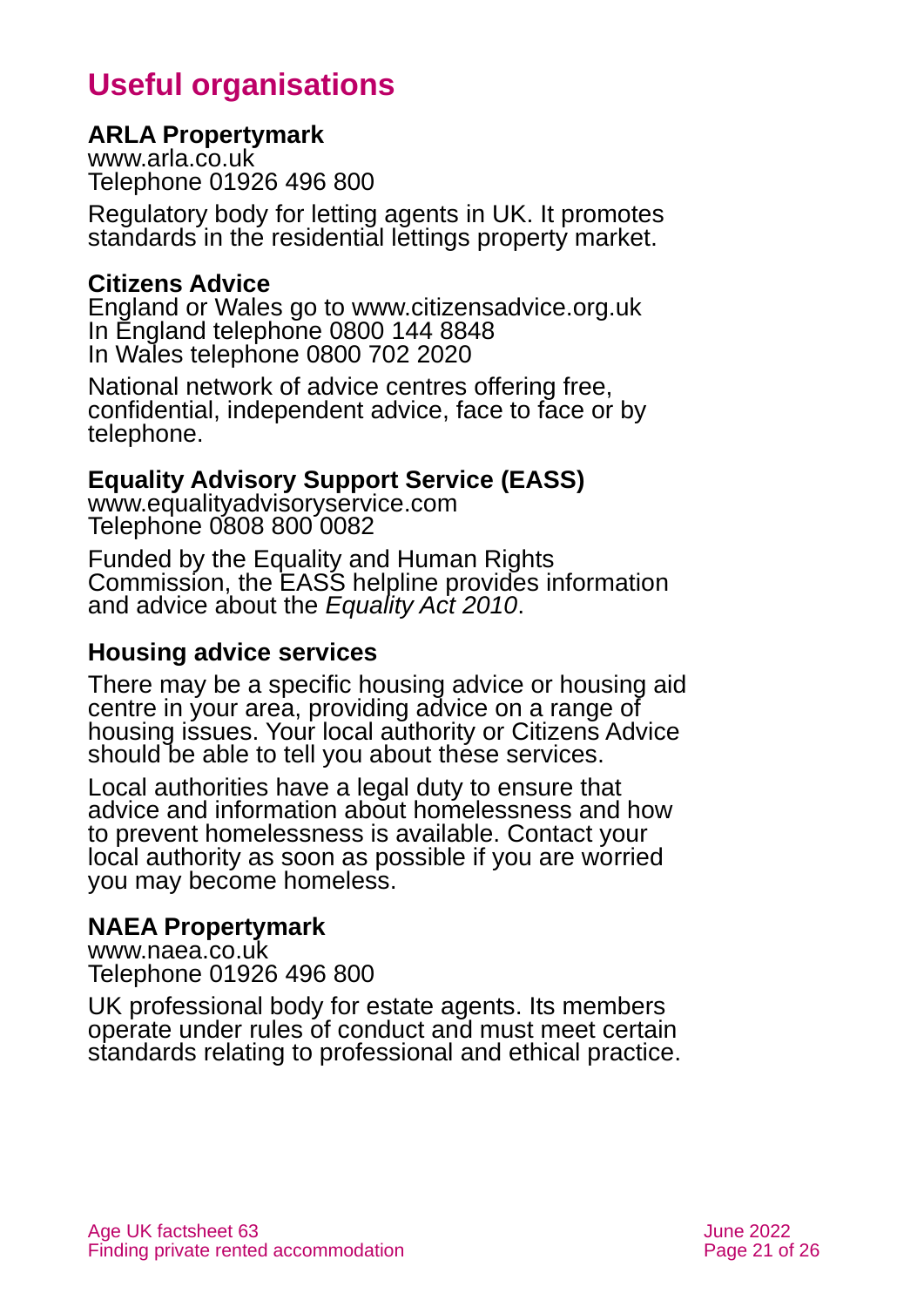### **Property Ombudsman (The)**

[www.tpos.co.uk](http://www.tpos.co.uk/) Telephone 01722 333306

Independent service for buyers, sellers, tenants and landlords of property in the UK.

#### **Property Redress Scheme**

[www.theprs.co.uk](http://www.theprs.co.uk/) Telephone 0333 321 9418

Consumer redress scheme for property agents and professionals.

#### **Rent Smart Wales**

[www.rentsmart.gov.wales](http://www.rentsmart.gov.wales/) Telephone 03000 133344

Processes landlord registrations and grant licences to landlords and agents who need to comply with the *Housing (Wales) Act 2014*.

#### **safeagent**

<https://safeagents.co.uk/> Telephone 01242 581712

Accreditation scheme for lettings and management agents. Members must meet defined standards of customer service.

#### **Shelter**

[www.shelter.org.uk](http://www.shelter.org.uk/) Telephone 0808 800 4444 (free call)

#### **Shelter Cymru**

[www.sheltercymru.org.uk](http://www.sheltercymru.org.uk/) Telephone 08000 495 495

National charity providing telephone advice to people with housing problems on tenancy rights, homelessness, repairs and housing benefit.

#### **UK Association of Letting Agents**

[www.ukala.org.uk/](http://www.ukala.org.uk/) Telephone 03300 55 33 22

Trading association representing letting and property management agents in the UK. Their members meet strict entry criteria, adhere to a code of practice and are recommended by the National Landlords Association.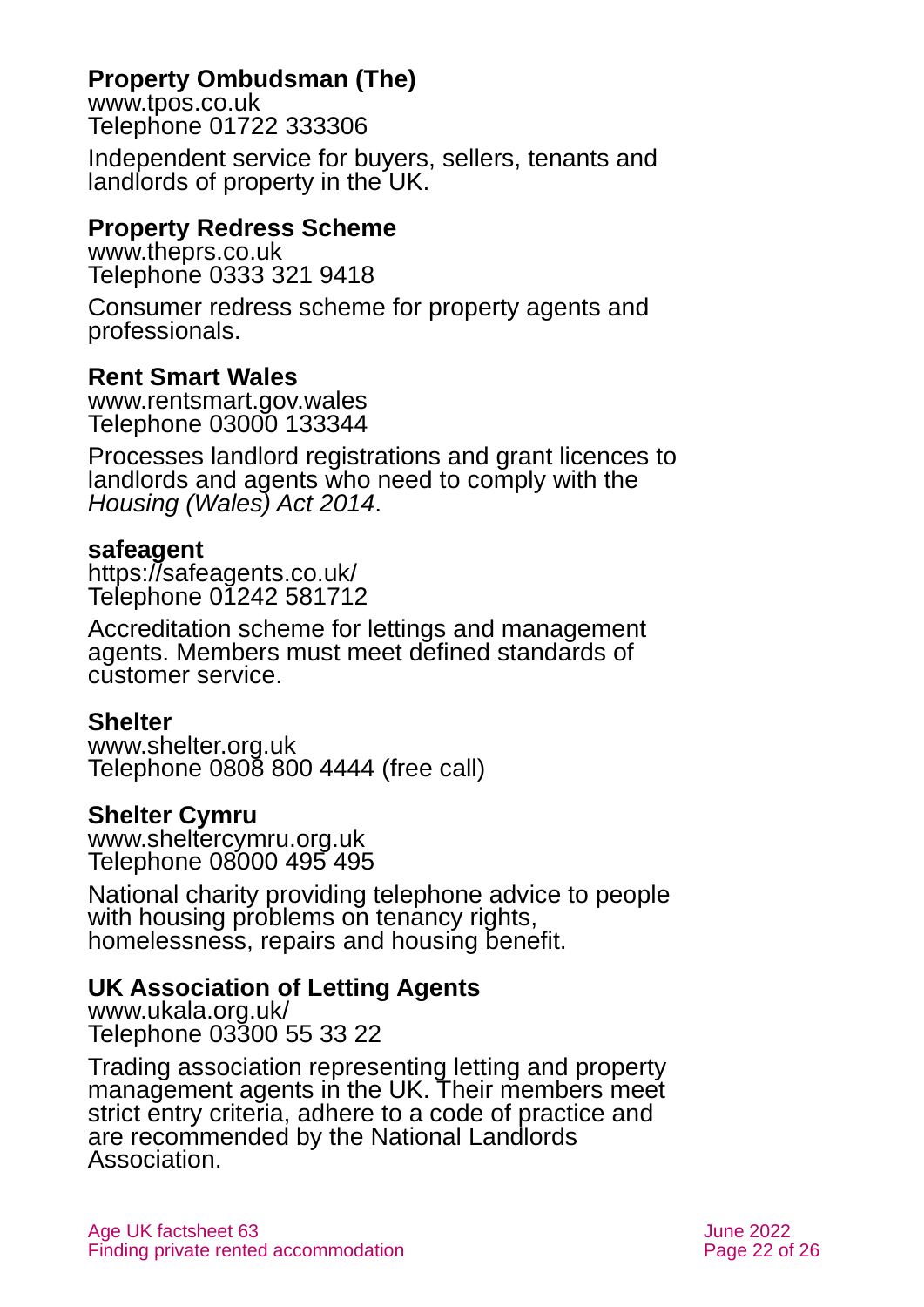#### **Welsh Government**

[www.gov.wales](http://www.gov.wales/) Telephone 0300 0604400 Devolved government for Wales.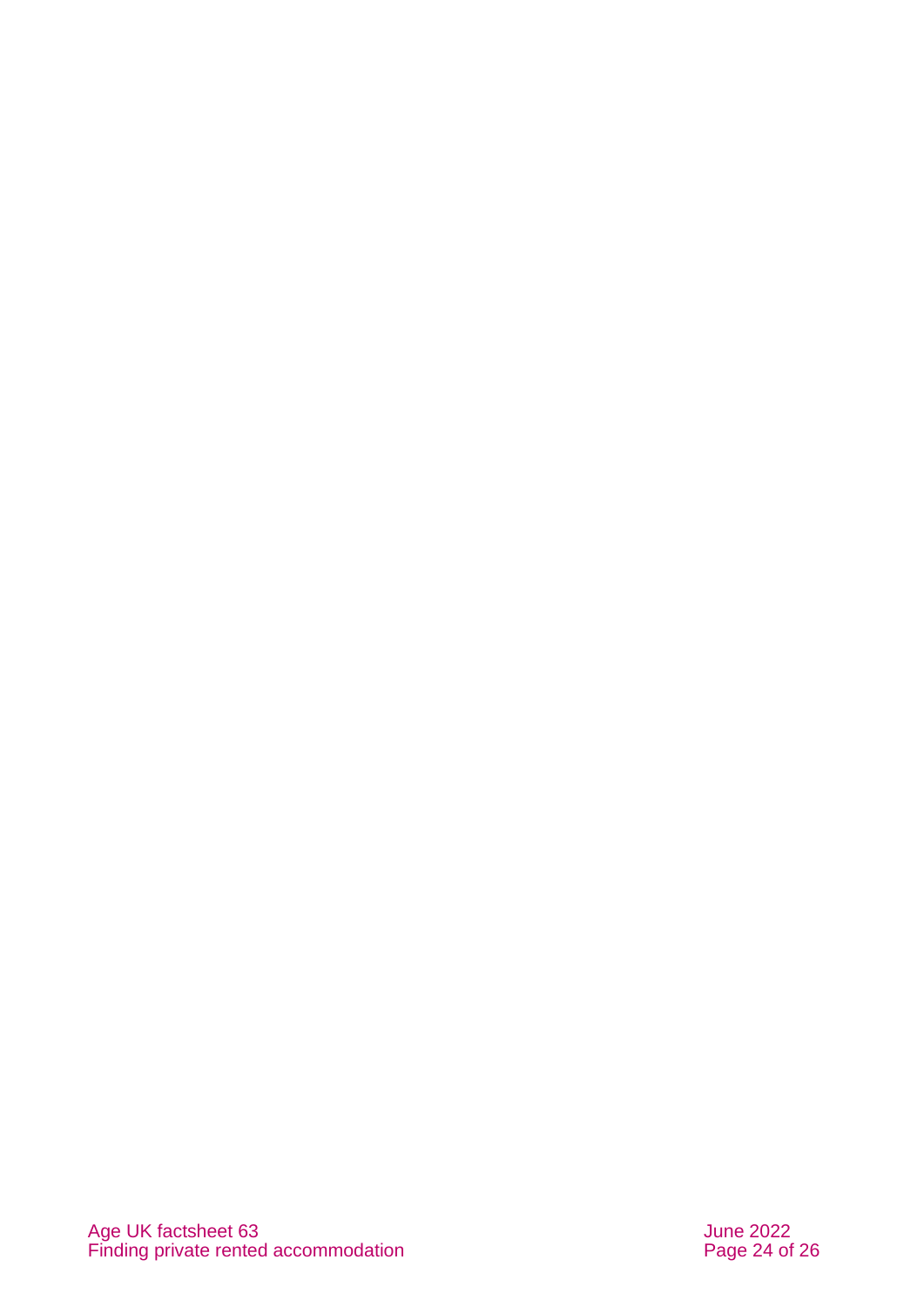# **Age UK**

Age UK provides advice and information for people in later life through our Age UK Advice line, publications and online. Call Age UK Advice to find out whether there is a local Age UK near you, and to order free copies of our information guides and factsheets.

### <span id="page-24-2"></span>**Age UK Advice**

[www.ageuk.org.uk](http://www.ageuk.org.uk/) 0800 169 65 65 Lines are open seven days a week from 8.00am to 7.00pm

#### **In Wales contact**

#### **Age Cymru Advice**

[www.agecymru.org.uk](http://www.agecymru.org.uk/) 0300 303 4498

#### <span id="page-24-1"></span>**In Northern Ireland contact**

# **Age NI**

[www.ageni.org](http://www.ageni.org/) 0808 808 7575

#### <span id="page-24-0"></span>**Scotland contact**

<span id="page-24-3"></span>**Age Scotland** [www.agescotland.org.uk](http://www.agescotland.org.uk/) 0800 124 4222

### **Support our work**

We rely on donations from our supporters to provide our guides and factsheets for free. If you would like to help us continue to provide vital services, support, information and advice, please make a donation today by visiting [www.ageuk.org.uk/donate](http://www.ageuk.org.uk/donate) or by calling 0800 169 87 87.